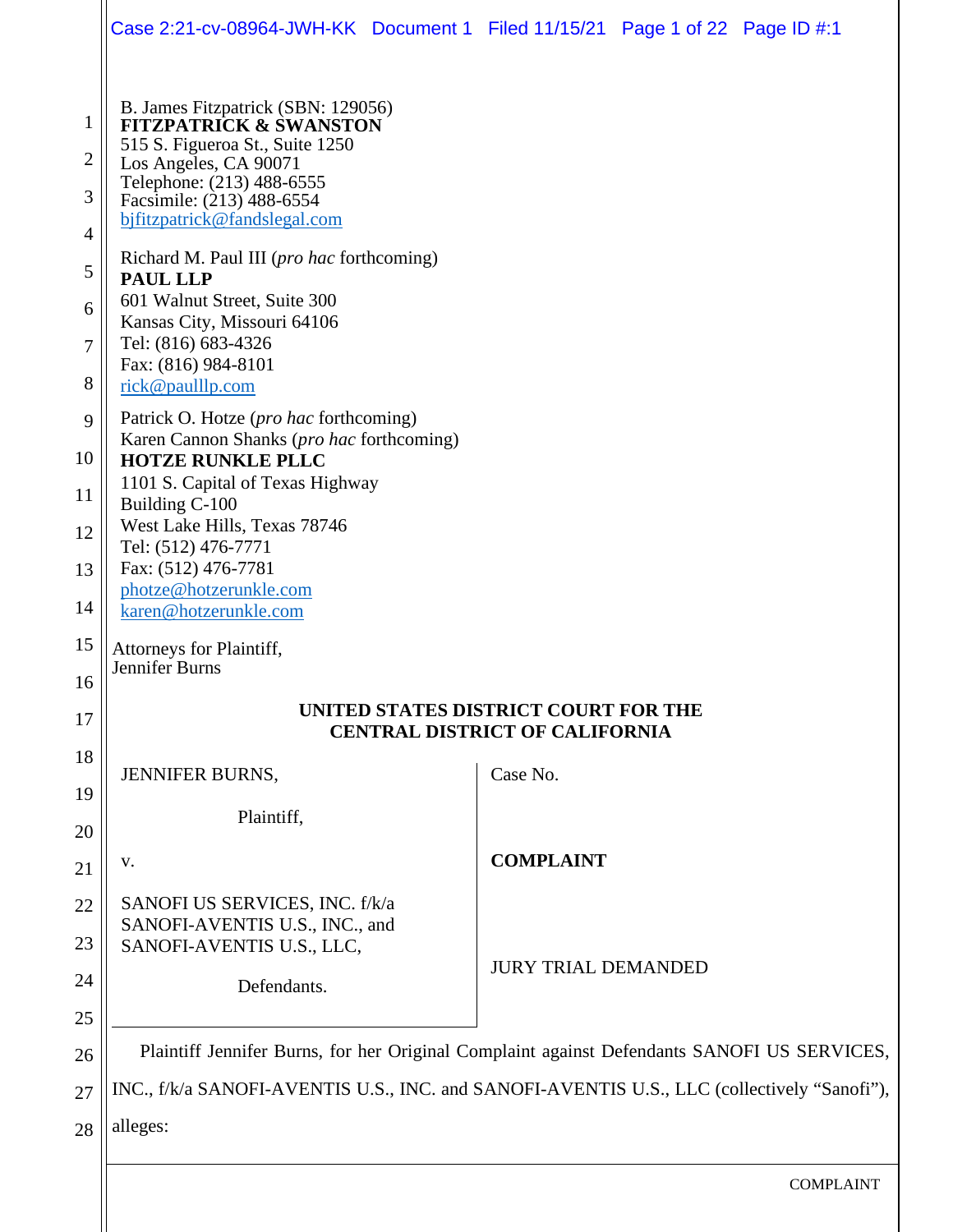**I. INTRODUCTION** 

1. Sanofi manufactures and sells a chemotherapy drug named Taxotere (generic name docetaxel), which is administered to many who suffer primarily from breast cancer. While it is one of many drugs effective at treating breast cancer, Sanofi has known for years that the drug carries a significant risk of causing permanent damage to the lacrimal system, including canalicular stenosis.

6 7 8 9 10 11 12 13 14 15 2. A simple preventative procedure at the onset of chemotherapy-induced tearing, involving the temporary placement of silicone stents, allows a patient to continue her Taxotere regimen while removing the likelihood of permanent damage to the lacrimal system. Although Sanofi warns that "excessive tearing which may be attributable to lacrimal duct obstruction has been reported," Sanofi failed to warn patients and oncologists of the risk that the damage can occur quickly and can be **permanent.** Further, Sanofi failed to report the severity and frequency of this risk to the Food and Drug Administration ("FDA"). Worse, Sanofi misled patients and oncologists about the severity and frequency of this devastating side effect even though this condition can be entirely preventable with early intervention and treatment during chemotherapy. As a result, Mrs. Burns suffers from permanent injuries because she used Taxotere.

16 17 18 19 20 21 22 23 24 3. Plaintiff is grateful for the chemotherapy that helped to save her life; however, that gratitude is diminished by the fact that she now must endure a permanent and life-altering condition that could have been prevented with an adequate warning to her physicians. Plaintiff's permanent injuries to her lacrimal system, specifically canalicular stenosis, cause daily disruption to her life due to excessive tearing, or epiphora. For those who have never experienced epiphora, the condition might seem like a minor annoyance. However, for cancer survivors like Mrs. Burns, the irritated, swollen, watering eyes and the ongoing medical management of the condition affect their work, their self-esteem, interpersonal relationships, daily activities like driving or reading a book, and their general ability to return to a normal life after defeating cancer.

### **II. PARTIES**

# **A. Plaintiff**

1

2

3

4

5

25

26

27 28 4. Plaintiff Jennifer Burns is an individual residing in Woodland Hills, California who received Taxotere as part of a chemotherapy regimen after being diagnosed with breast cancer. She was

- 2 - COMPLAINT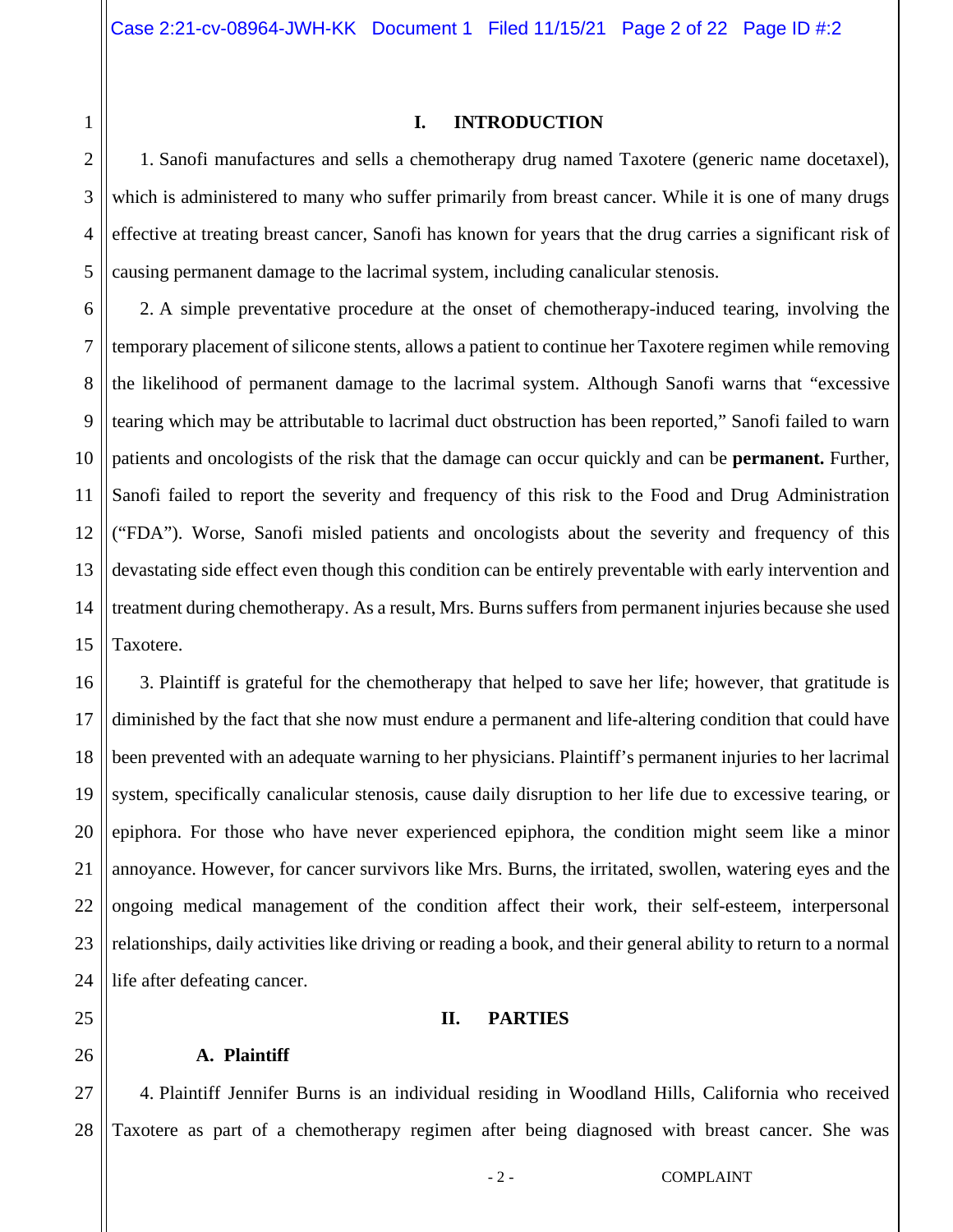1 2 3 4 5 administered Taxotere at Kaiser Permanente in Woodland Hills, California. She was prescribed weekly treatment and received a total of twelve rounds of chemotherapy with Taxotere. During chemotherapy, she complained of excessively watery eyes. Mrs. Burns was told that her watery eyes were a side effect of the chemotherapy. Unfortunately, because no measures were taken to intervene, the epiphora continued and she was ultimately diagnosed with permanent canalicular stenosis.

#### **B. Sanofi Defendants**

5. Defendant Sanofi US Services Inc. f/k/a Sanofi-Aventis U.S. Inc. is a Delaware corporation, with a principal place of business at 55 Corporate Drive, Bridgewater, New Jersey 08807. Sanofi US Services Inc. is a wholly owned subsidiary of Sanofi S.A. Sanofi S.A. is engaged in research and development, testing, manufacturing, labeling, advertising, marketing, promoting, selling and/or distributing of prescription drugs, including Taxotere. Defendant Sanofi US Services Inc. engages in research and development, testing, manufacturing, labeling, advertising, marketing, promoting, selling and/or distributing of prescription drugs, including Taxotere.

16 17 18 19 6. Defendant Sanofi-Aventis U.S. LLC is a Delaware limited liability company, with a principal place of business at 55 Corporate Drive, Bridgewater, New Jersey 08807. Sanofi-Aventis U.S. LLC is a wholly owned subsidiary of Defendant Sanofi S.A., and Sanofi S.A. is Sanofi-Aventis U.S., LLC's sole member. Defendant Sanofi-Aventis U.S. LLC engages in research and development, testing, manufacturing, labeling, advertising, marketing, promoting, selling and/or distributing of prescription drugs, including Taxotere.

20 21 7. Since 2006, defendants Sanofi-Aventis U.S. LLC and Sanofi US Services Inc. have collectively served as the U.S. operational front for Sanofi S.A. in the U.S. prescription drug market.

22

#### **III. JURISDICTION AND VENUE**

23 24 8. Federal subject matter jurisdiction is based on 28 U.S.C. §1332(a) due to the complete diversity of Mrs. Burns and Defendants and the amount in controversy exceeds \$75,000.

25 26 9. A substantial part of the acts and omissions giving rise to this cause of action occurred in this district and therefore venue is proper here pursuant to 28 U.S.C. §1391(a).

27 28 10. The Sanofi Defendants are subject to personal jurisdiction in this Court due to their ongoing and substantial contacts in this forum.

#### - 3 - COMPLAINT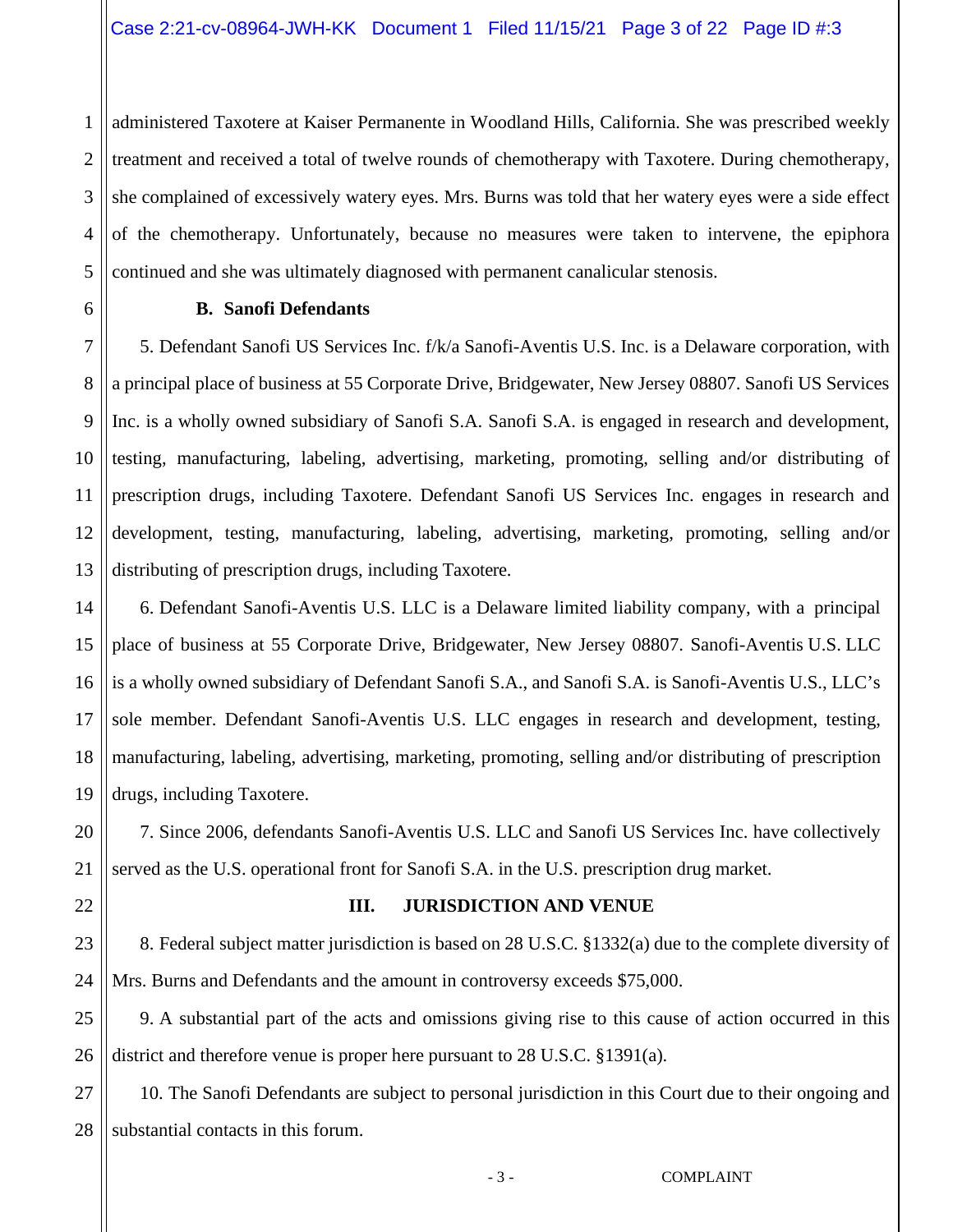# **IV. FACTUAL ALLEGATIONS**

# **Development and Approval of Taxotere (Docetaxel)**

11. Taxotere is a drug used in the treatment of various forms of cancer, including breast cancer, and is a part of a family of cytotoxic drugs referred to as taxanes. Taxanes are derived from yew trees, and unlike other cytotoxic drugs, taxanes inhibit the multiplication of cancer cells by over-stabilizing the structure of a cancer cell, which prevents the cell from breaking down and reorganizing for cell reproduction. They are widely used as chemotherapy agents.

12. The FDA approved Taxotere on May 14, 1996 for limited use—namely, for the treatment of patients with locally advanced or metastatic breast cancer that had either (1) progressed during anthracycline-based therapy or (2) relapsed during anthracycline-based adjuvant therapy.

13. In August 2004, Sanofi obtained FDA approval for an expanded use of Taxotere "in combination with doxorubicin and cyclophosphamide for the adjuvant treatment of patients with operable nodepositive breast cancer." This resulted in a greater number of patients being treated with Taxotere.

14. As the universe of patients taking Taxotere expanded to include patients with a higher survivability rate, more cancer survivors taking Taxotere would now experience a permanent disabling (but preventable) condition – namely, permanent damage to the lacrimal system.

15. Taxotere is not purchased by patients at a pharmacy; rather, patients' use of this drug occurs via administration through injection and/or intravenously at a physician's office or medical treatment facility.

**Anatomy of Lacrimal System** 

16. The following image depicts the anatomy of the lacrimal system.

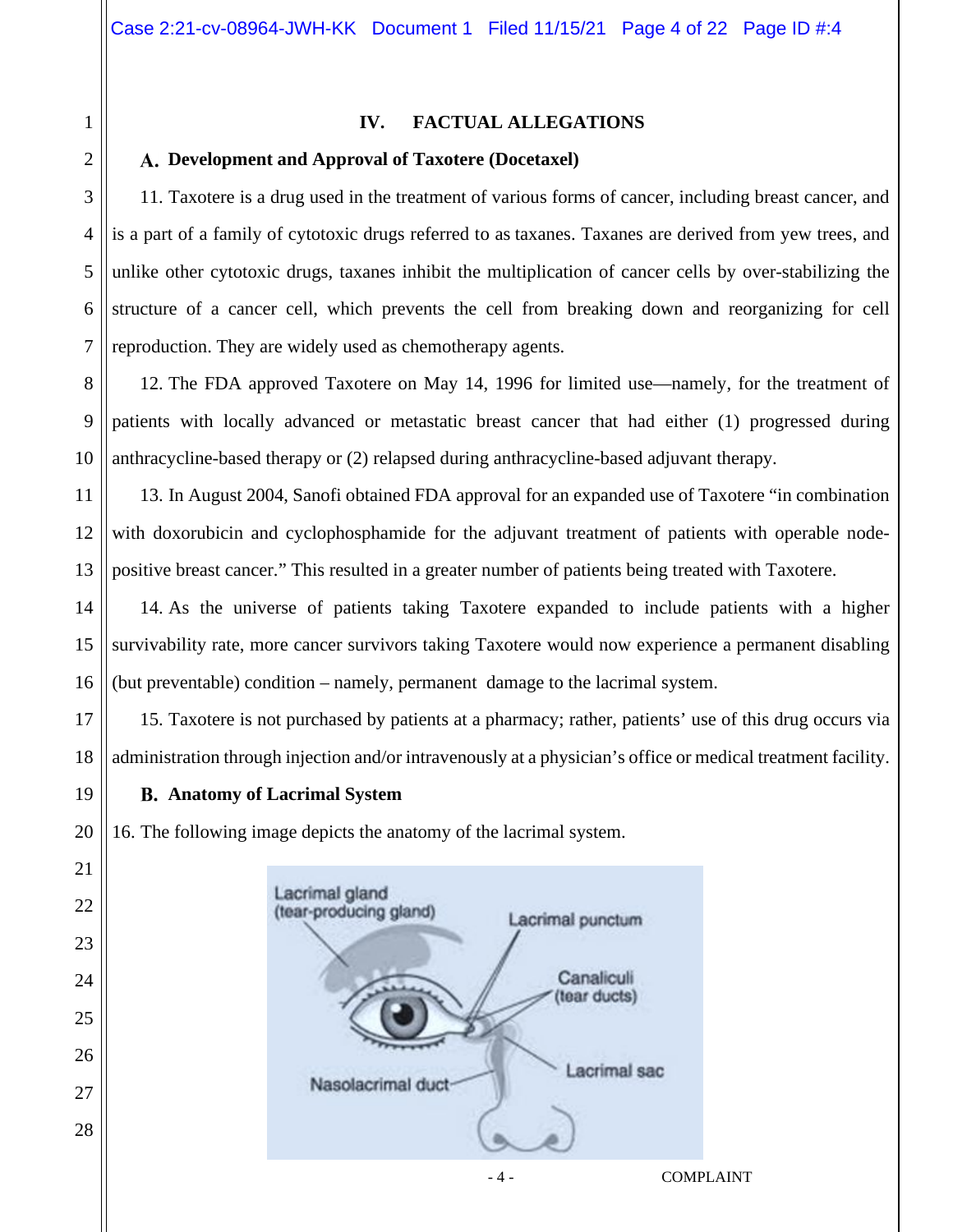17. Taxotere is secreted in the tear film, thereby causing fibrosis in areas of the lacrimal system, including the puncta, canaliculus and/or nasolacrimal duct. This scarring can cause permanent occlusion, causing an inability for tears to drain naturally through the lacrimal system. Because the eyes are constantly producing tears, this results in persistent epiphora.

# **Taxotere's Labeling**

1

2

3

4

5

6

7

8

9

10

11

12

13

14

15

16

17

18

19

20

21

22

23

24

25

26

18. At the time Mrs. Burns was administered Taxotere, its labeling information stated in relevant part

# under **Post-Marketing Experiences**:

**Ophthalmologic:** conjunctivitis, lacrimation or lacrimation with or without conjunctivitis. Excessive tearing which may be attributable to lacrimal duct obstruction has been reported. Rare cases of transient visual disturbances (flashes, flashing lights, scotomata) typically occurring during drug infusion and in association with hypersensitivity reactions have been reported. These were reversible upon discontinuation of the infusion.

# and under **Patient Counseling Information**: 1

· Explain to patients that side effects such as nausea, vomiting, diarrhea, constipation, fatigue, excessive tearing, infusion site reactions, and hair loss are associated with docetaxel administration.

19. Additionally, in the *Patient Information* section of the label, Sanofi includes "redness of the eye, excess tearing" among "the most common side effects of Taxotere." *Id*. Sanofi's inclusion of this potentially permanent side effect in a laundry list of common but notably transitory side effects effectively misrepresents the risk of harm associated with tearing. By failing to fully inform patients and physicians of the potential for serious permanent damage to the lacrimal system, Sanofi downplays the significance of the underlying injury causing the patient to tear.

20. Sanofi's labeling information at all times relevant to this lawsuit, and even to date, does not identify the risk of stenosis as a cause of excessive tearing, the rapid onset at which stenosis can occur, the potentially permanent nature of the injury, the need to refer patients to a lacrimal specialist, nor does it identify the condition as preventable with timely intervention during chemotherapy.

21. Sanofi did not provide such adequate notice to oncologists. To the contrary, the labeling leads oncologists, like Mrs. Burns's, to believe that excessive tearing is merely a transitory side effect and will

<sup>&</sup>lt;sup>1</sup> https://www.accessdata.fda.gov/drugsatfda\_docs/label/2012/020449s063lbl.pdf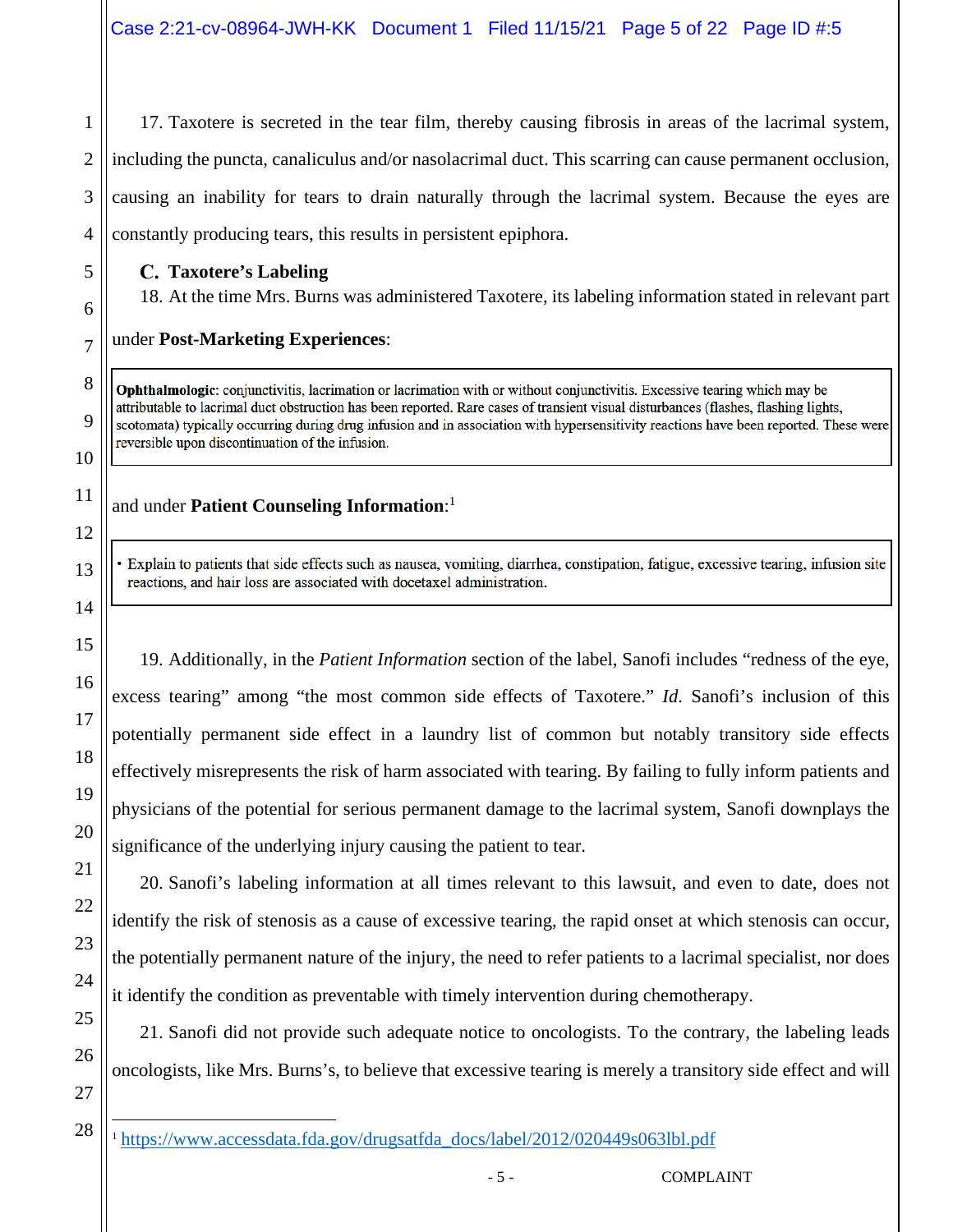2 3 end after the cessation of chemotherapy. This failure to provide notice resulted in thousands of women, like Mrs. Burns, suffering daily from a permanent condition that could have easily been prevented with adequate warning.

# **Sanofi's Duty to Monitor and Update Labeling**

1

4

7

28

5 6 8 22. The primary responsibility for timely communicating complete, accurate, and current safety and efficacy information related to Taxotere rests with Sanofi because it has superior, and in many cases exclusive, access to the relevant safety and efficacy information, including post-market complaints and data.

9 10 11 23. To fulfill its essential responsibilities, Sanofi must vigilantly monitor all reasonably available information. It must closely evaluate the post-market clinical experience of its drugs and timely provide updated safety and efficacy information to the healthcare community and to consumers.

12 13 14 15 24. When monitoring and reporting adverse events, as required by both federal regulations and state law, time is of the essence. The purpose of monitoring a product's post-market experience is to detect potential safety signals that could indicate to drug sponsors and the medical community that a public safety problem exists.

16 17 18 25. If, for example, a manufacturer was to delay reporting post-market information, that delay could mean that researchers, FDA, and the medical community are years behind in identifying a public safety issue associated with the drug.

19 20 21 26. In the meantime, more patients are harmed by using the product without knowing, understanding, and accepting its true risks, which is why drug sponsors must not only completely and accurately monitor, investigate and report post-market experiences, but must also report the data in a timely fashion.

22 23 24 25 26 27 27. A drug is "misbranded" in violation of the FDCA when its labeling is false and misleading or does not provide adequate directions for use and adequate warnings. *See* 21 U.S.C. §§ 321(n); 331(a), (b), (k); 352(a), (f). A drug's labeling satisfies federal requirements if it gives physicians and pharmacists sufficient information—including indications for use and "any relevant hazards, contraindications, side effects, and precautions"—to allow those professionals "to use the drug safely and for the purposes for which it is intended." 21 C.F.R. § 201.100(c)(1).

28. As part of their responsibility to monitor post-market clinical experiences with the drug and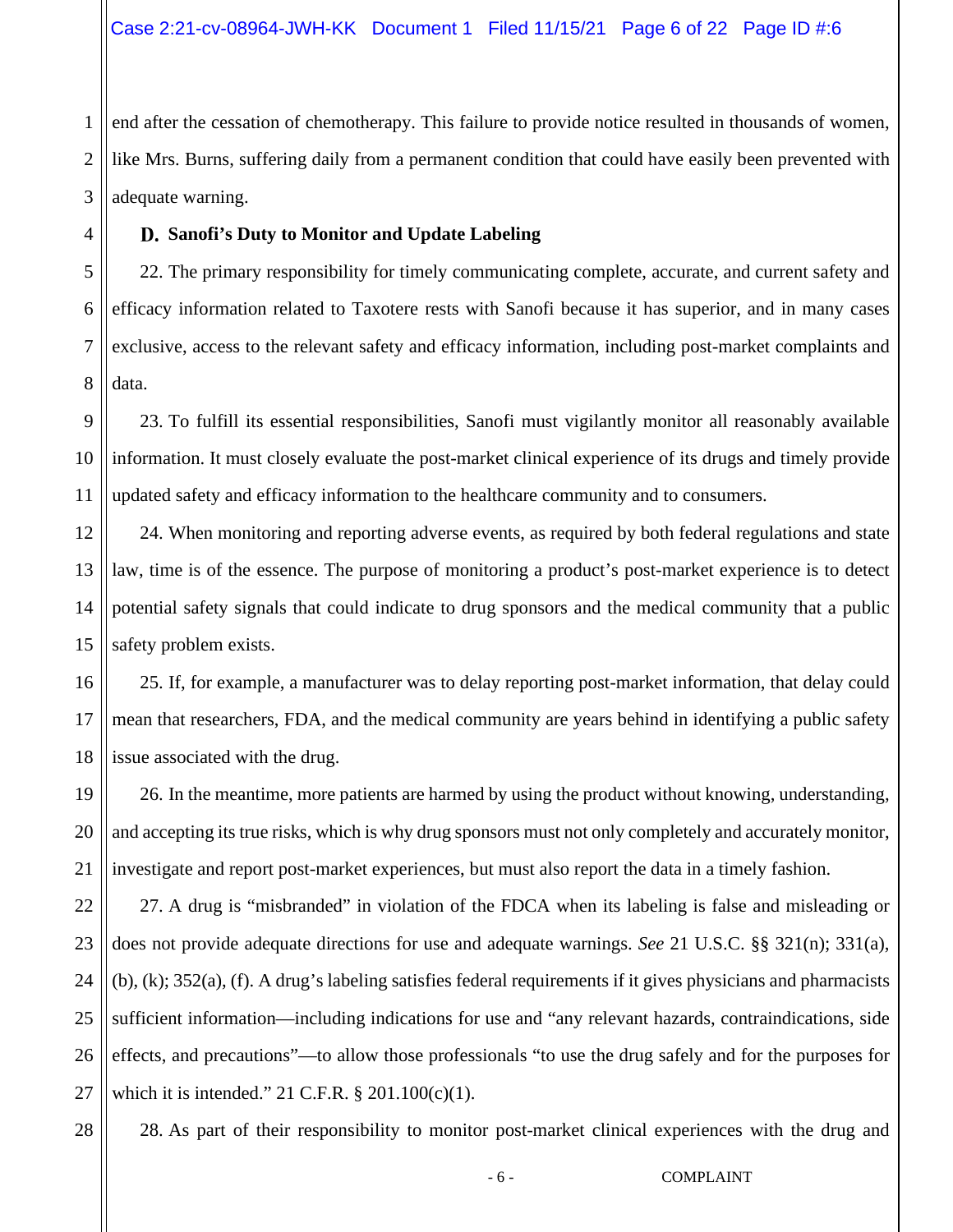1 2 3 4 5 6 provide updated safety and efficacy information to the healthcare community and to consumers, each approved NDA applicant "must promptly review all adverse drug experience information obtained or otherwise received by the applicant from any source, foreign or domestic, including information derived from commercial marketing experience, post marketing clinical investigations, post marketing epidemiological/surveillance studies, reports in the scientific literature, and unpublished scientific papers." 21 C.F.R. § 314.80(b).

7 8 9 29. Any report of a "serious and unexpected" drug experience, whether foreign or domestic, must be reported to the FDA within 15 days and must be promptly investigated by the manufacturer. 21 C.F.R. §  $314.80(c)(1)(i-ii)$ .

10 11 12 13 30. Most other adverse event reports must be submitted quarterly for three years after the application is approved and annually thereafter. 21 C.F.R. § 314.80(c)(2)(i). These periodic reports must include a "history of actions taken since the last report because of adverse drug experiences (for example, labeling changes or studies initiated)." 21 C.F.R.  $\S$  314.80(c)(2)(ii).

14 15 16 17 18 19 31. Federal law requires labeling to be updated as information accumulates: "labeling must be revised to include a warning about a clinically significant hazard as soon as there is reasonable evidence of a causal association with a drug; a causal relationship need not have been definitely established." 21 C.F.R. § 201.57(c)(6)(i). Thus, for example, drug manufacturers must warn of an adverse effect where there is "some basis to believe there is a causal relationship between the drug and the occurrence of the adverse event." 21 C.F.R. § 201.57(c)(7).

20 21 22 32. All changes to drug labels require FDA assent. 21 C.F.R. § 314.70(b)(2)(v)(A). Brand-name drug sponsors may seek to change their approved labels by filing a supplemental application. 21 C.F.R. § 314.70.

23 24 25 26 33. One regulation, the "Changes Being Effected" (CBE) regulation, permits a manufacturer to unilaterally change a drug label to reflect "newly acquired information," subject to later FDA review and approval. 21 C.F.R. § 314.70(c)(6)(iii). Newly acquired information includes "new analyses of previously submitted data." 21 C.F.R. § 314.3(b).

27 28 34. Thus, for instance, if a drug sponsor determined that a warning was insufficient based on a new analysis of previously existing data, it could submit a CBE and change its labeling.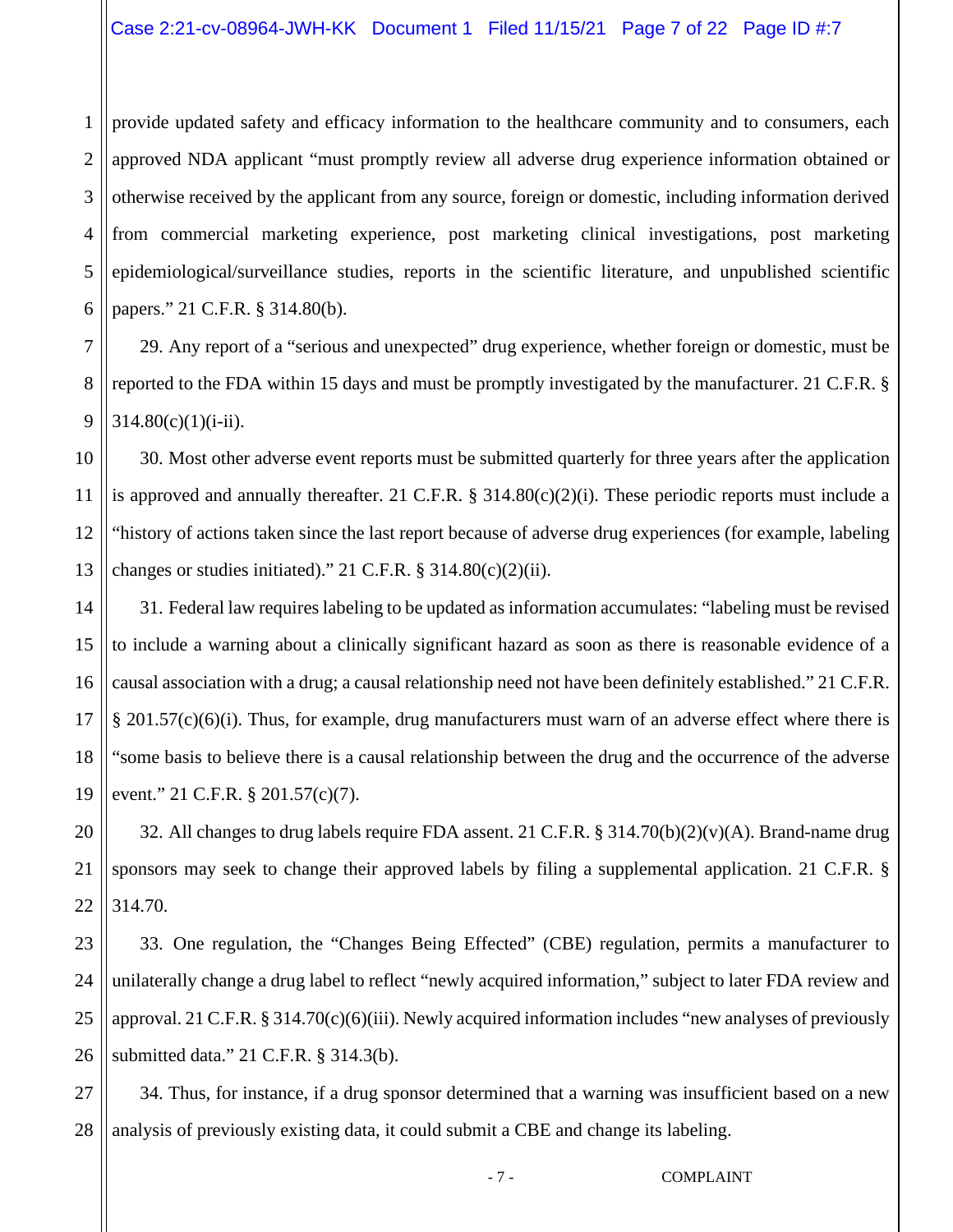35. The longer a drug sponsor delays updating its labeling to reflect current safety information, the more likely it is that medical professionals will prescribe the drug without advising patients of harmful adverse reactions, and the more likely it is that patients will suffer harmful side effects without the opportunity to evaluate risks for themselves.

# **Sanofi Knew That Taxotere Can Cause Permanent Canalicular Stenosis.**

6 8 10 36. Since 2002, Sanofi's Taxotere label has advised that "excessive tearing which may be attributable due to lacrimal obstruction has been reported."<sup>2</sup> Despite this language, medical literature has continued to accumulate and raise concerns that oncologists are not being properly warned of the severity of this permanent side effect – and in response, Sanofi has done nothing to notify oncologists or patients.

11 12 13 37. The following studies, published after 2002, highlight concerns of the increased frequency and severity of permanent stenosis in cancer patients taking Taxotere, the increased need for monitoring, and the lack of awareness among oncologists and their patients regarding the true nature of the damage caused:

14

15

16

17

18

19

20

21

22

23

24

25

26

1

2

3

4

5

7

9

a) From *American Society of Ophthalmic Plastic and Reconstructive Surgery*:

Better education of oncologists who prescribe docetaxel is needed as we continue to encounter new cases of advanced canalicular blockage.<sup>3</sup>

b) From *American Cancer Society*:

Despite the previous publication of several articles by our group regarding canalicular stenosis and lacrimal obstruction resulting from docetaxel therapy, we still frequently encounter advanced cases of this condition because of delayed diagnosis. Thus it appears that oncologists need to become better educated regarding this side effect.

All patients receiving weekly docetaxel should be monitored closely by an ophthalmologist so that the timely management of canalicular stenosis can be offered.

27 <sup>2</sup> https://www.accessdata.fda.gov/drugsatfda\_docs/label/2012/020449s063lbl.pdf 3 Bita Esmaeli, et al., *Docetaxel-Induced Histologic Changes in the Lacrimal Sac and Nasal Mucosa*,

28 19 OPTHALMIC PLASTIC AND RECONSTRUCTIVE SURGERY 4, pp. 305-308 (2003)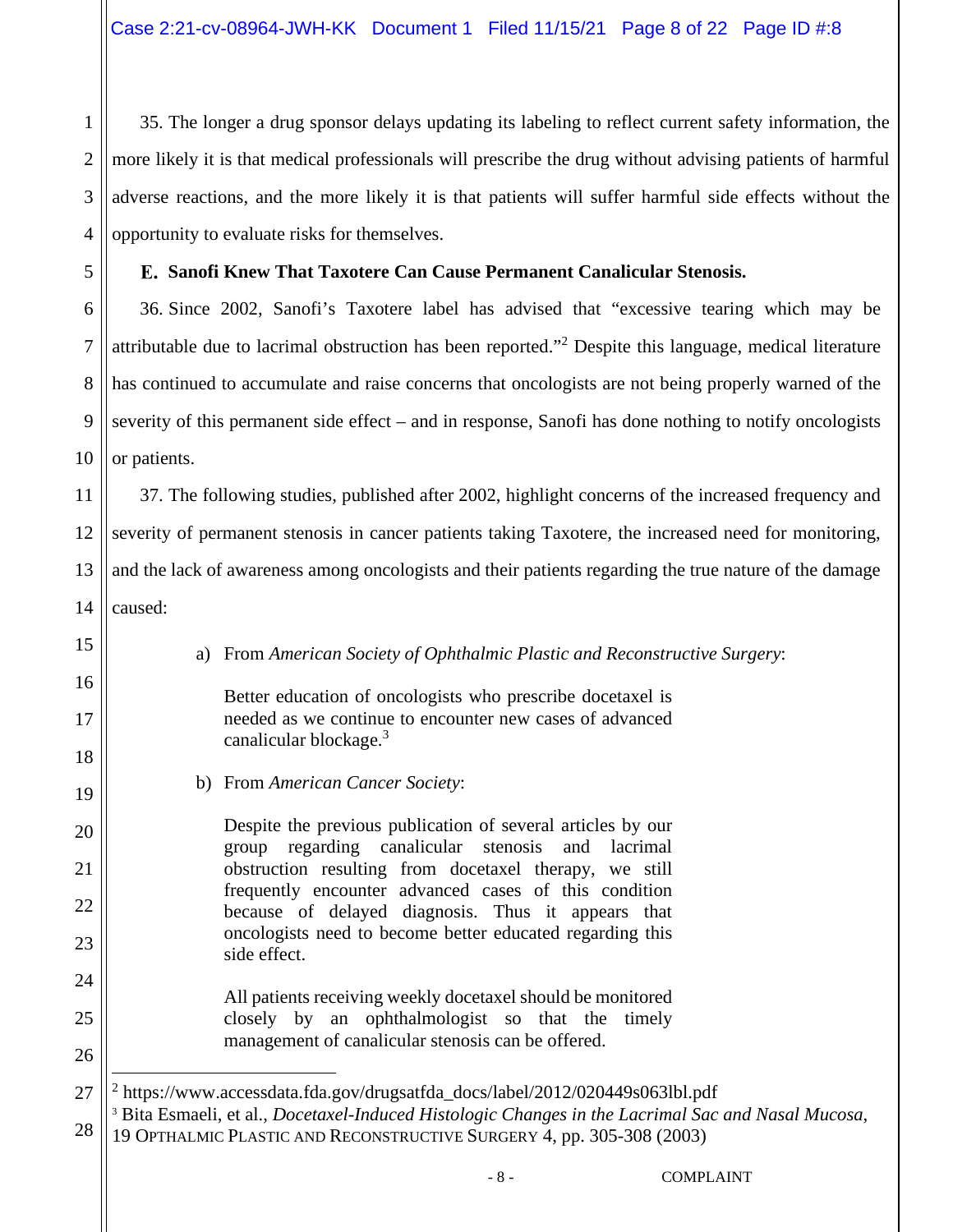We recommend silicone intubation [stents] in all symptomatic patients who are receiving weekly docetaxel if they are to continue receiving the drug.<sup>4</sup>

#### c) From *Pharmacotherapy*:

1

2

3

4

5

6

7

8

9

10

11

12

13

14

15

16

17

18

19

20

21

22

23

24

25

26

27

28

Moreover, epiphora may be an underrecognized adverse effect of docetaxel because excess tearing after chemotherapy administration is not as stringently monitored as life-threatening toxicities . . . This adverse effect warrants evaluation because weekly administration is being used more commonly for the treatment of advanced solid tumors, and epiphora can interfere with the activities and quality of daily life.<sup>5</sup>

d) From the *Journal of Clinical Oncology*:

Despite substantial literature documenting canalicular stenosis as an adverse effect of docetaxel, the exact incidence of this important adverse effect is unknown. All previous publications were based on retrospective studies at tertiary ophthalmology practices, and only patients whose symptoms of epiphora were evaluated. We report the finding of prospective, single-center study designed to determine the incidence and severity of epiphora and its anatomic correlate, canalicular stenosis, in patients receiving docetaxel weekly or every 3 weeks.

- Previous retrospective studies and our clinical experience suggested that the incidence of epiphora might be as high as 50% in patients treated with weekly docetaxel and less than 10% in patients who receive docetaxel every 3 weeks.
	- In this prospective, observational study, epiphora was seen in 64% of patients in the weekly docetaxel group and in 39% of the docetaxel every 3 weeks group.

Patients who experience epiphora associated with docetaxel should be promptly referred to an ophthalmologist familiar with this adverse effect. Frequent [approximately every 4-6 weeks] probing and irrigation in the office and judicious use of topical steroids on a tapering dose can eliminate the need for silicone intubation or other lacrimal procedures in

4 Bita Esmaeli, et al., *Blockage of the Lacrimal Drainage Apparatus as a Side Effect of Docetaxel Therapy*, 98 CANCER 504-7 (2003)

<sup>5</sup> Polly Kintzel, et al., *Docetaxel-related Epiphora*, 26 PHARMACOTHERAPY 6 (2006).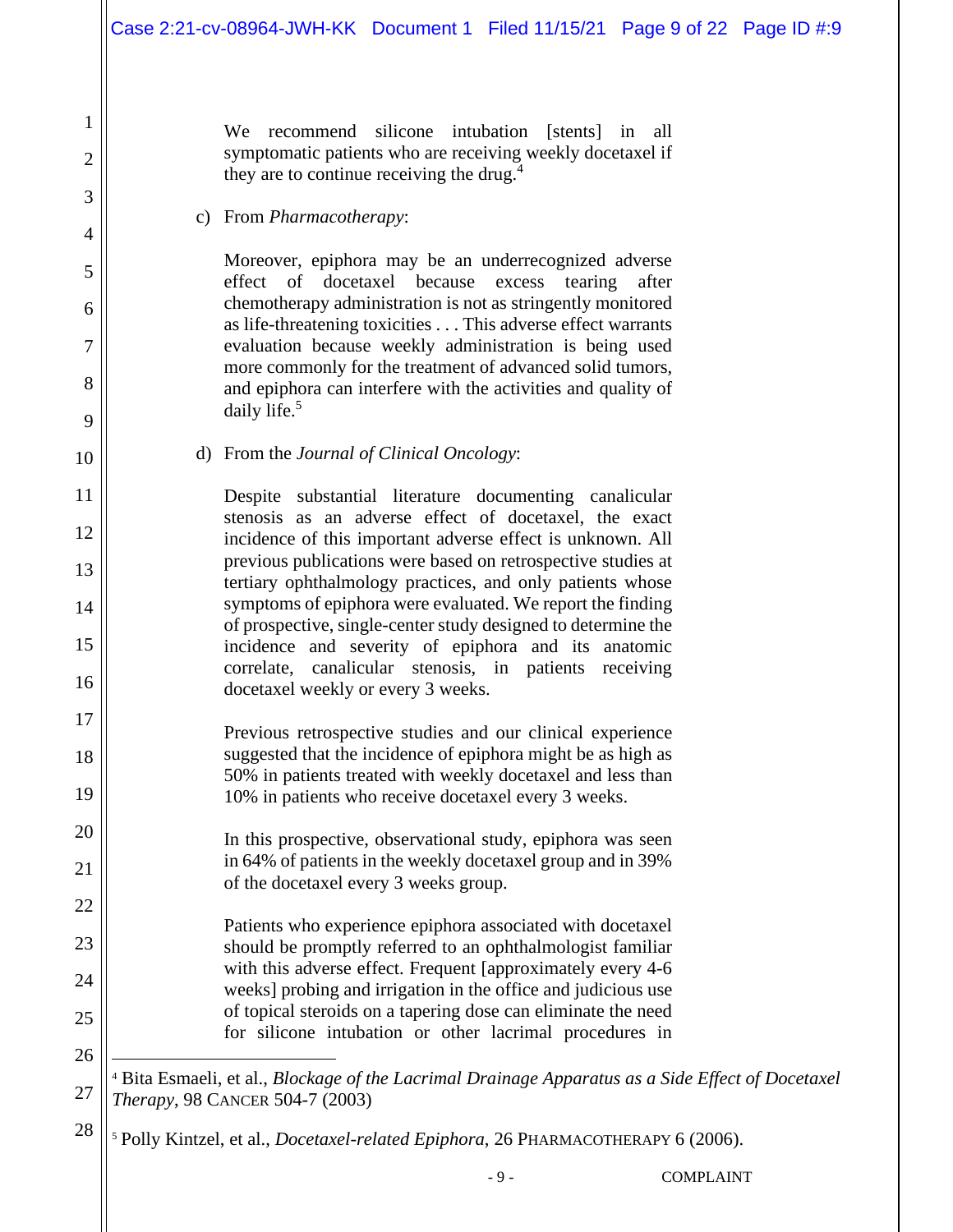approximately 80% of patients taking docetaxel every 3 weeks and in approximately 50% of patients taking docetaxel weekly. <sup>6</sup>

38. Prominent medical researchers have described this side effect as follows: "canalicular stenosis may be the most important side effect of weekly docetaxel;<sup>"7</sup> "cancer patients . . . view epiphora as one of the worst side effects because of their inability to read, drive, or wear make-up;"<sup>8</sup> "visually disabling;"<sup>9</sup> "misleading appearance of emotional tears;"<sup>10</sup> "canalicular stenosis can negatively impact the quality of life  $\ldots$  and should be considered when choosing the chemotherapy regimen;"<sup>11</sup> "epiphora" may be a major disability. It interferes with daily activities and causes emotional disturbances;"<sup>12</sup> "the potential risk of this complication should be carefully weighed;"<sup>13</sup> "epiphora may be an underrecognized adverse effect;"<sup>14</sup> and "the high incidence of this adverse effect has an impact on several aspects of daily living." $^{15}$ 

39. Medical literature is clear that: (1) the onset of damage to the lacrimal system can be rapid upon

- <sup>6</sup> Bita Esmaeli, et al., *Prospective Study of Incidence and Severity of Epiphora and Canalicular Stenosis in Patients With Metastatic Breast Cancer Receiving Docetaxel*, 24 JOURNAL OF CLINICAL ONCOLOGY 22 (2006).
	- 7 Bita Esmaeli, et. al., *Blockage of the Lacrimal Drainage Apparatus as a Side Effect of Docetaxel Therapy*, 98 AM. CANCER SOC'Y., 504 (2003).

8 *Id.* 

<sup>9</sup>Bita Esmaeli, et. al., *Canalicular Stenosis Secondary to Weekly versus Every-3-Weeks Docetaxel in Patients with Metastatic Breast Cancer*, 109 AM ACAD. OF OPHTHALMOLOGY, 1188 (2002).

<sup>10</sup> Bita Esmaeli, et. al., *Canalicular Stenosis Secondary to Weekly Docetaxel: A Potentially Preventable Side Effect*, 13 EUROPEAN SOC'Y. FOR MED. ONCOLOGY, 218 (2001).

22 23 <sup>11</sup> Bita Esmaeli, et. al., *Blockage of the Lacrimal Drainage Apparatus as a Side Effect of Docetaxel Therapy*, 98 AM. CANCER SOC'Y., 504 (2003).

24 25 <sup>12</sup> Medy Tsalic, et al., *Epiphora (Excessive Tearing) and Other Ocular Manifestations Related to Weekly Docetaxel,* 23 MEDICAL ONCOLOGY (2005).

26 <sup>13</sup> *Id.* 

27 <sup>14</sup> Polly Kintzel, et al., *Docetaxel-related Epiphora*, 26 PHARMACOTHERAPY 6 (2006).

28 - 10 - COMPLAINT <sup>15</sup> Arlene Chan, et al., *Prevalence of Excessive Tearing in Women with Early Breast Cancer Receiving Adjuvant Docetaxel-based Chemotherapy*, 31 JOURNAL OF CLINICAL ONCOLOGY, 17 (2013)

1

2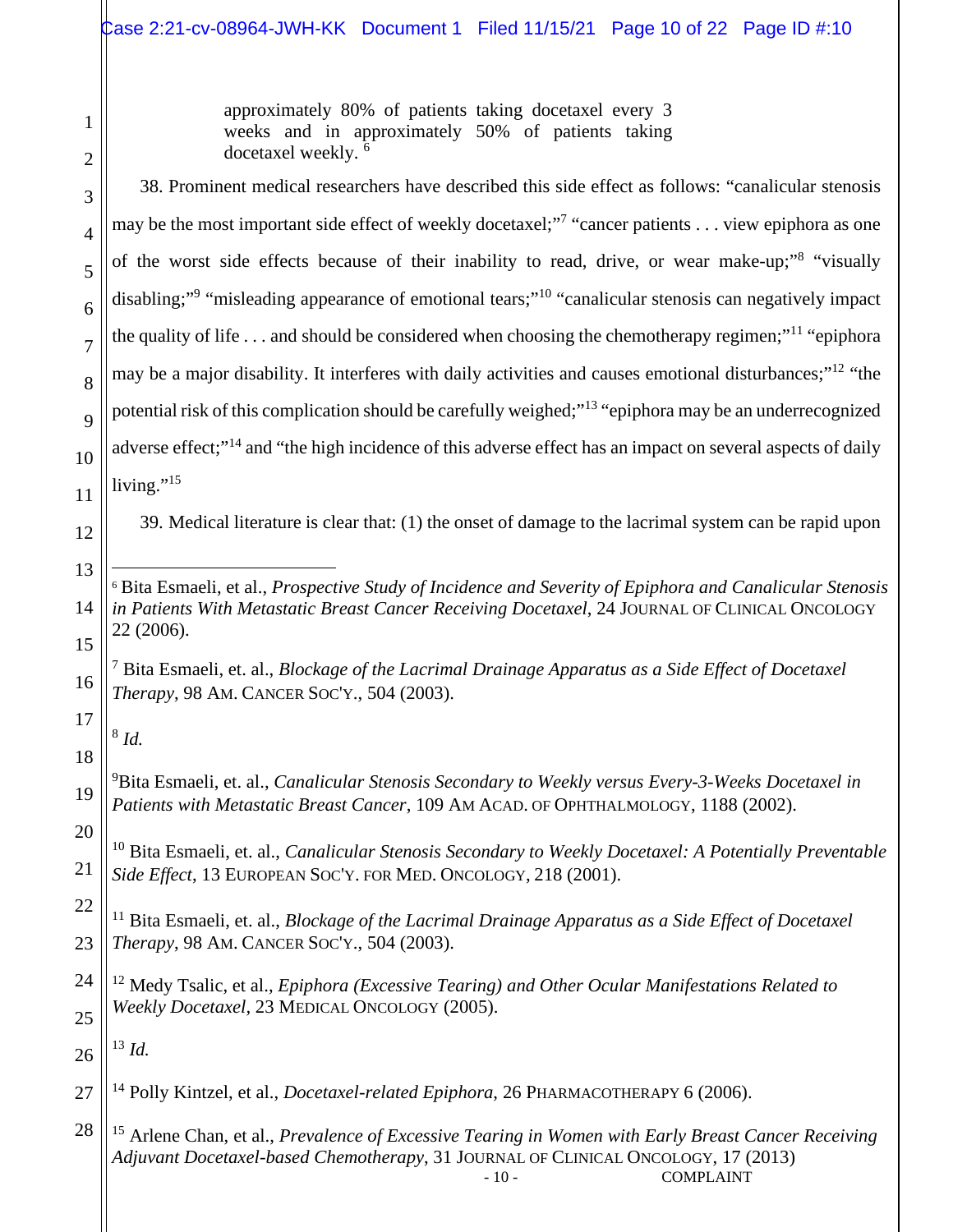1 2 3 4 5 initiation of Taxotere administration, (2) immediate referral to a lacrimal specialist for monitoring is essential, (3) damage to the lacrimal system can be permanent, (4) this side effect is preventable, and (5) oncologists are not aware of the severity of this side effect. Unfortunately this lack of awareness often results in oncologists counseling their patients that their tearing is a temporary side effect and will eventually subside.

# **Taxotere Caused Mrs. Burns' Permanent Canalicular Stenosis**

6

7

8

40. Mrs. Burns was diagnosed with breast cancer and given chemotherapy with Taxotere, receiving a total of twelve infusions over the course of four months.

9 10 11 12 13 41. At her sixth Taxotere infusion, Mrs. Burns notified her oncologist that she was experiencing severe watery eyes. Although he visited her during her chemotherapy session, he did not advise her to seek treatment from a lacrimal specialist. The next day, she scheduled an appointment with an optometrist who diagnosed her with dry eye and advised her that watery eyes were a side effect of chemotherapy.

14 15 16 17 42. After completing chemotherapy, Mrs. Burns reported to her physician that the persistently tearing eyes were her primary concern, and two weeks after her final Taxotere infusion she was referred to an ophthalmologist. The ophthalmologist inserted punctal plugs in an attempt to alleviate the tearing; however, the near constant tearing continued.

18 19 20 43. Three and a half months after her last chemotherapy treatment, Mrs. Burns saw an oculoplastic surgeon, who diagnosed her with canaliculus obstruction in both eyes. She was advised that Taxotere had caused scarring in her tear ducts and was causing her eyes to excessively tear.

21 22 23 24 44. Over the next several months, Mrs. Burns endured multiple surgeries involving tube insertion but the tubes continued to migrate into her nose and the tearing persisted. Subsequently, a left eye tube was removed and was unable to be reinserted after persistent infections in that eye. Her medical records indicate that her right eye continued to tear as well, despite the repeated surgeries.

25 26 27 28 45. Mrs. Burns completed chemotherapy and was excited to be cancer free and rid of all of the side effects she suffered as a result of the cancer treatment. Among these, Mrs. Burns looked forward to no longer suffering from constantly irritated, watering eyes. But as the effects of chemotherapy wore off, her watery eyes remained.

- 11 - COMPLAINT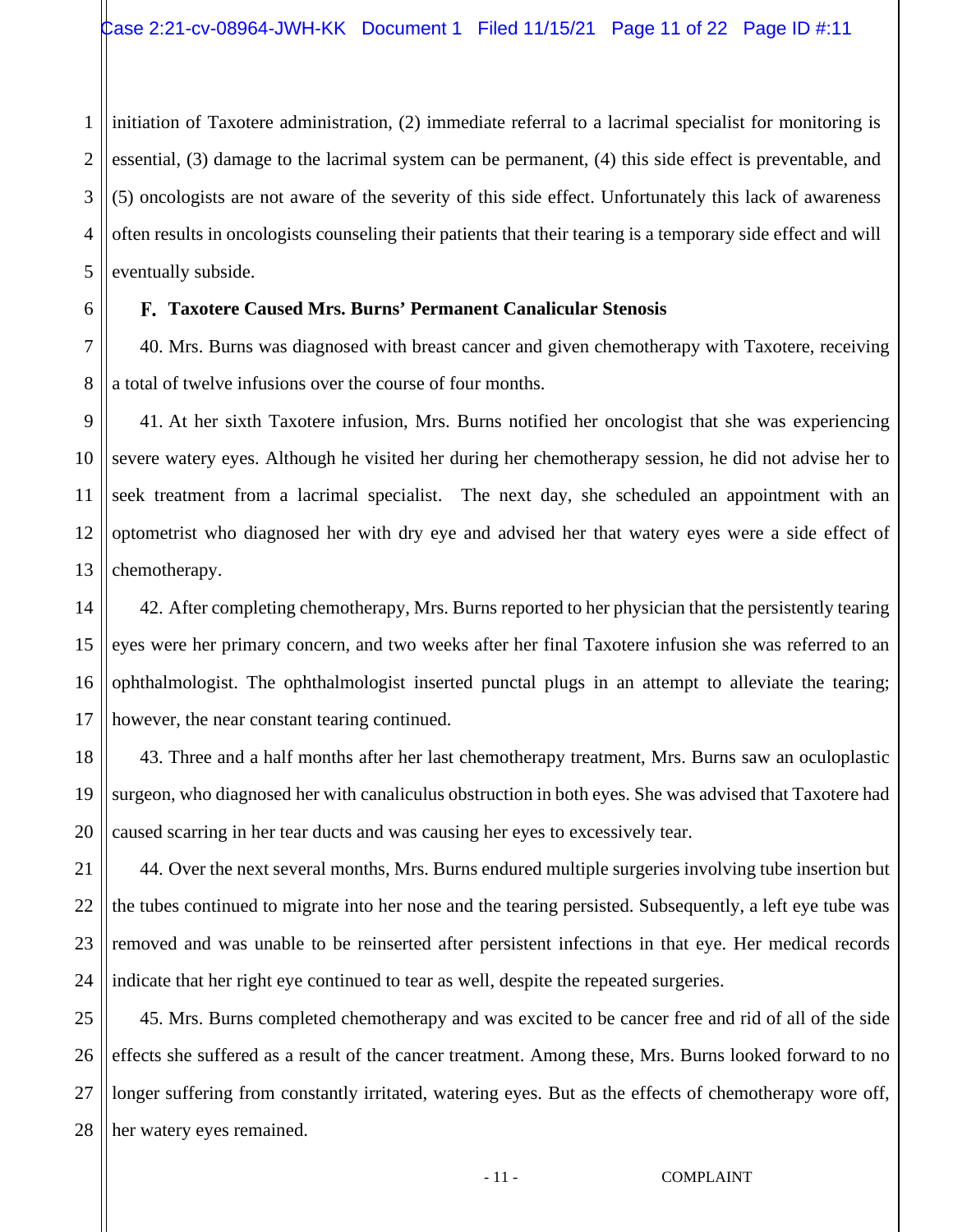1 2 3 4 5 46. Mrs. Burns continues to experience persistent tearing and a disruption of her life. As a direct and proximate result of Sanofi's conduct in connection with the design, development, manufacture, testing, packaging, promotion, advertising, marketing, distribution, labeling, warning, and sale of Taxotere, Mrs. Burns suffers from epiphora due to permanent canalicular stenosis. This condition is a known permanent side effect of taking Taxotere.

6 7 8 47. As a result of this permanent side effect, Mrs. Burns has struggled to return to normalcy, even after surviving cancer, because she continues to suffer from persistent tearing on a daily basis, interfering with her ability to perform basic activities and enjoy life. This permanent change has altered Mrs. Burns's self-image, negatively impacted her relationships, and others' perceptions of her, leading to social isolation and depression even long after fighting cancer.

48. When Mrs. Burns underwent chemotherapy with Taxotere, her eyes unexpectedly became irritated and red and began to tear constantly. Throughout her ordeal, Mrs. Burns remained hopeful that, like other chemotherapy side effects, the epiphora would eventually resolve. Indeed, she was advised that the tearing would get better. To her dismay, it never has.

49. Mrs. Burns's tearing impacts all aspects of her daily life. Prior to developing permanent canalicular stenosis, Mrs. Burns was self-confident and enjoyed social and professional interactions with other people. Now she lacks the confidence she previously enjoyed.

50. Mrs. Burns is anxious about social interactions because she fears people will perceive her as sad and crying. Her tears spill out over her cheeks, making her skin irritated and she is unable to keep makeup on her face. She is aware of the concerned looks from well-intentioned friends, colleagues and strangers who perceive her to be emotional and upset.

51. Throughout her ordeal, Mrs. Burns was advised that, like other chemotherapy side effects, the epiphora would eventually resolve and was reassured that the treatments would work. Mrs. Burns was advised by her healthcare providers that the epiphora could be fixed and no one advised this may be a condition she would have to live with the rest of life.

52. Mrs. Burns's injuries could have been prevented had Sanofi simply warned that permanent canalicular stenosis is a common but preventable side effect of Taxotere. Specifically, had Sanofi properly warned Mrs. Burns's oncologist of the rapid onset of permanent damage, her oncologist would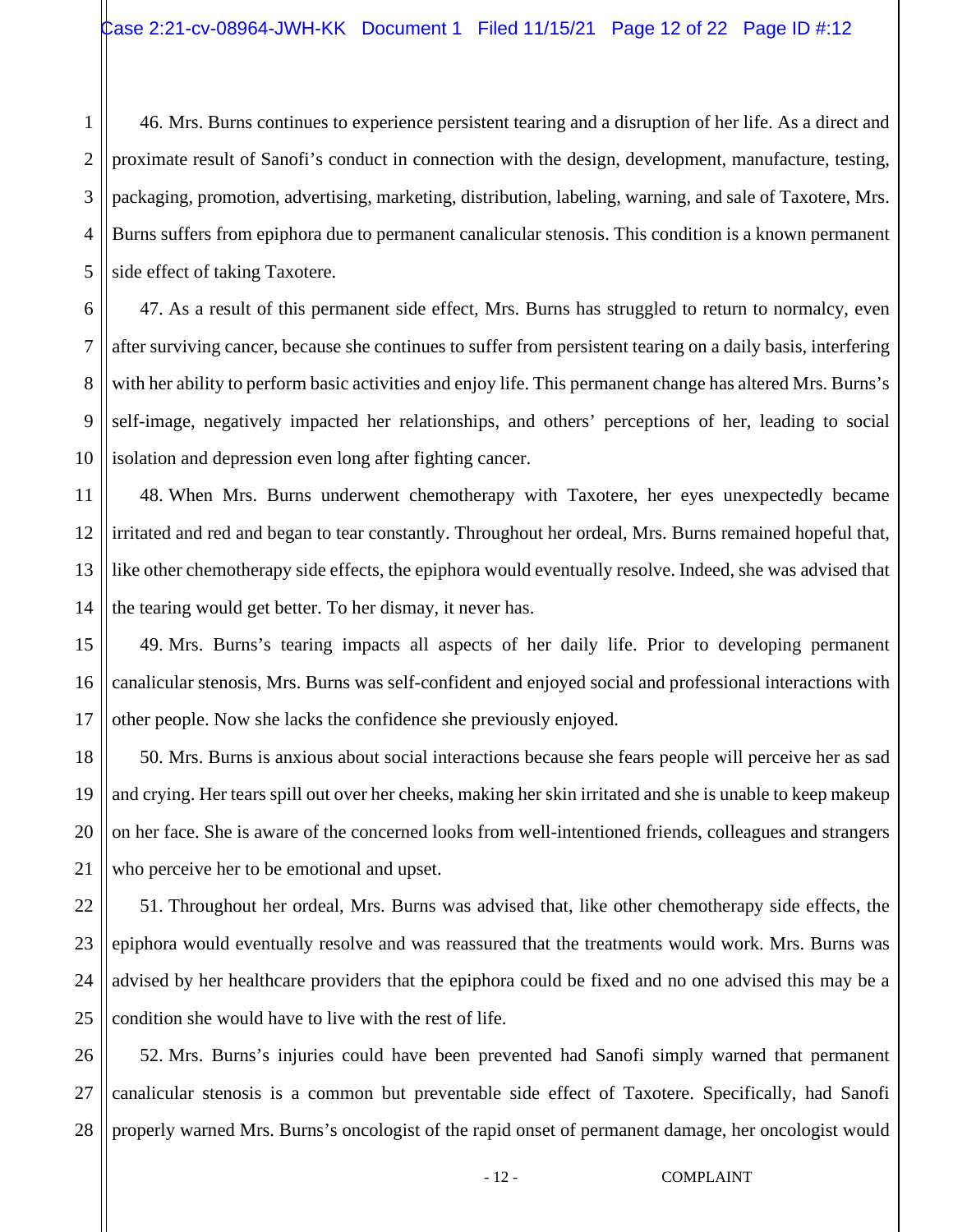3 have referred her to a lacrimal specialist immediately at the onset of her symptoms, rather than advising her that the symptoms would go away when she completed her chemotherapy. Mrs. Burns thus seeks recovery for her mental and physical suffering stemming from permanent, but easily preventable, canalicular stenosis.

53. Mrs. Burns files this lawsuit within the applicable statute of limitations.

# **Tolling of the Statute of Limitations.**

54. Alternatively, Mrs. Burns files this lawsuit within the applicable statute of limitations period of first suspecting that Sanofi's wrongful conduct caused the appreciable harm she sustained. Due to Sanofi's fraudulent concealment of the true nature of "excessive tearing which may be attributable to lacrimal duct obstruction," Mrs. Burns could not, by the exercise of reasonable diligence, have discovered that Sanofi wrongfully caused her injuries since she was unaware of the severity and permanency of her injury. Specifically in its warning label, which Sanofi intended for oncologists to read and rely on, Sanofi fraudulently concealed (1) the rapid onset at which stenosis can occur, (2) the potentially permanent nature of the injury, (3) the need to immediately refer patients to a lacrimal specialist and (4) that the condition is highly preventable with timely intervention during chemotherapy. As a result, Mrs. Burns was unaware that Sanofi knew of the devastating and permanent consequences of stenosis, or that Sanofi concealed this information from her oncologist. Because Mrs. Burns's oncologist was unaware of the permanent nature of this side effect, Mrs. Burns was also unaware that her condition was permanent.

55. Sanofi to this day does not warn that Taxotere can cause permanent obstruction of the lacrimal system. Therefore Mrs. Burns did not suspect, nor did she have reason to suspect, that she had been permanently injured. Furthermore, Mrs. Burns did not and could not suspect the tortious nature of the conduct causing her injuries until a date before filing this action that is less than the applicable limitations period for filing suit.

56. Upon presentation of tearing, Mrs. Burns was advised that tearing was a common side effect of Taxotere chemotherapy that, like most other side effects of chemotherapy, would resolve.

28 57. In February of 2020, a friend reached out to Mrs. Burns after seeing a blog post on the website of the law firm of Hotze Runkle, PLLC regarding Sanofi's negligence in failing to warn of the risk of canalicular stenosis. Only then did Mrs. Burns discover that the manufacturers of Taxotere were aware

1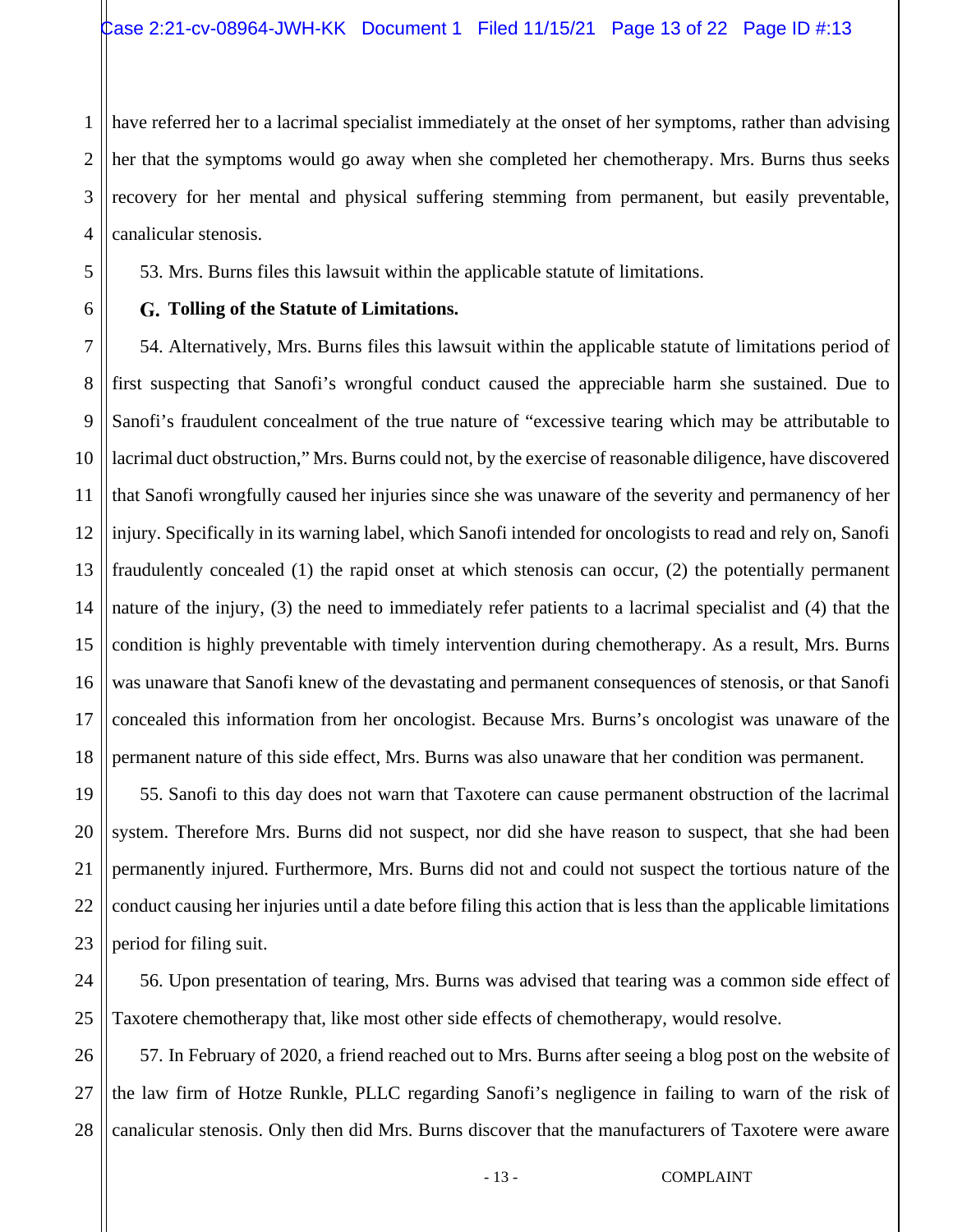1 2 3 4 5 6 7 8 9 of permanent canalicular stenosis, but they intentionally withheld this information from healthcare practitioners and consumers. Mrs. Burns felt as though she had an epiphany. For the first time, based on the information she read on the law firm's website, she appreciated that the manufacturer of her chemotherapy drug failed to inform her and her oncologist of the risk of permanent damage to her lacrimal system, as well as its knowledge that her injury could have been prevented. Mrs. Burns could not have discovered Sanofi's wrongdoing earlier, because to this date, Sanofi's warning fails to fully advise of the nature of the injury, resulting in oncologists and their patients remaining in the dark. Mrs. Burns was only able to discover that her tearing was never going to go away after Hotze Runkle published these facts on the internet.

10 11 12 13 14 15 16 17 18 58. Additionally, Mrs. Burns was prevented from discovering this information at an earlier date because Sanofi: (1) misrepresented to the public, the FDA, and the medical profession the permanent nature of "lacrimal duct obstruction;" (2) failed to disclose to the public, the FDA, and the medical profession its knowledge of the risk of permanent but reversible side effects; (3) failed to disclose to the public, the FDA, and the medical profession its knowledge that these side effects were preventable with early intervention during chemotherapy; (4) fraudulently concealed facts and information that could have led Mrs. Burns to discover Sanofi's liability; and (5) still has not disclosed to the public, the FDA, and the medical profession that Taxotere can cause permanent punctal, canalicular and nasolacrimal duct stenosis which can be prevented with early intervention during chemotherapy.

### **COUNT I – STRICT PRODUCTS LIABILITY (FAILURE TO WARN)**

59. Mrs. Burns incorporates by reference the above paragraphs as if set forth herein.

60. At all relevant times, Sanofi was in the business of designing, researching, manufacturing, testing, promoting, marketing, selling, and/or distributing pharmaceutical products, including the Taxotere used by Mrs. Burns.

25 26 27 28 61. The Taxotere designed, formulated, produced, manufactured, sold, marketed, distributed, supplied and/or placed into the stream of commerce by Sanofi failed to provide adequate warnings to users and their healthcare providers, including Mrs. Burns and her healthcare providers, of the risk of side effects associated with the use of Taxotere, particularly the risk of developing disfiguring, permanent canalicular stenosis, or the measures that could have been taken to prevent it. The Taxotere designed,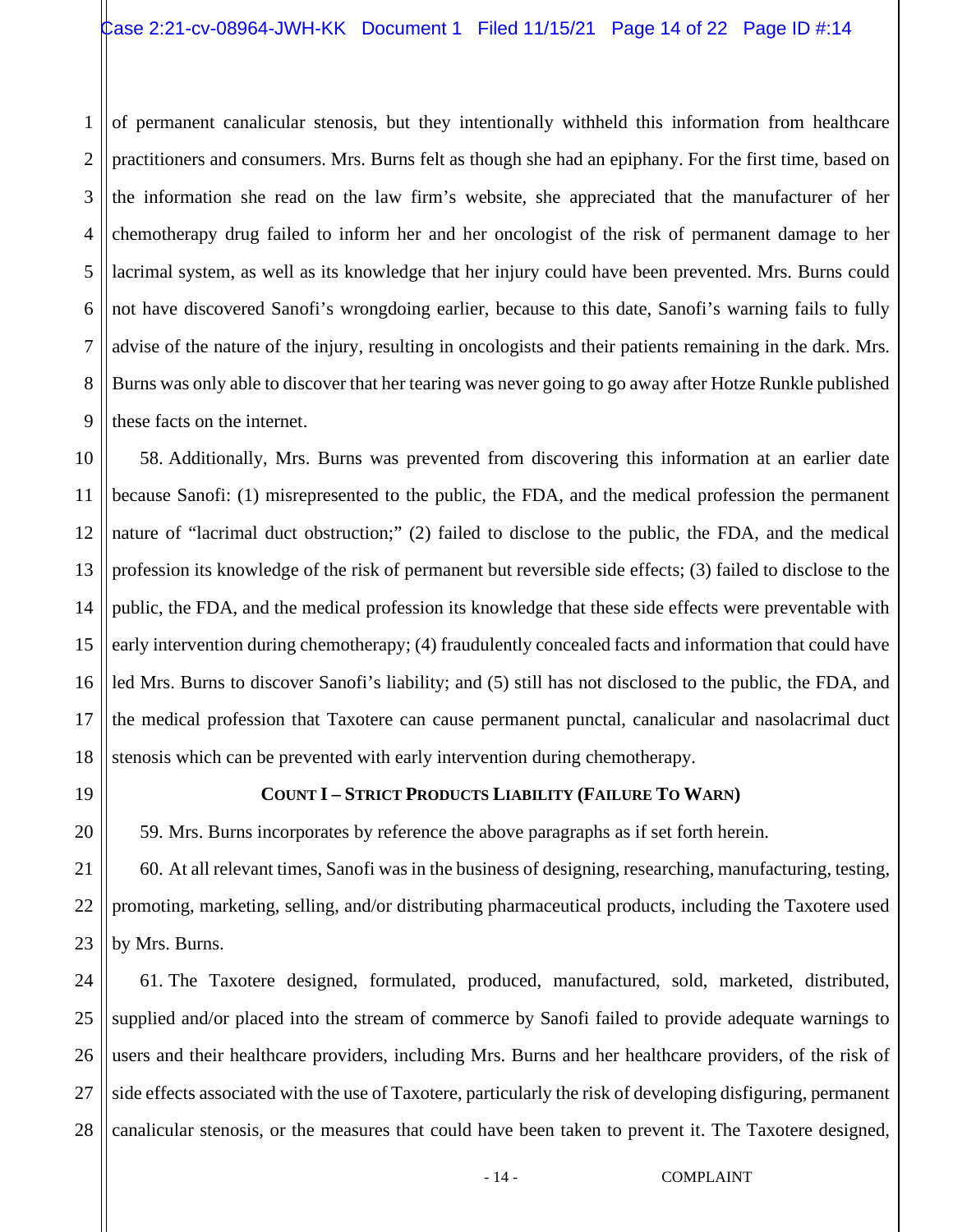1 2 3 formulated, produced, manufactured, sold, marketed, distributed, supplied and/or placed into the stream of commerce by Sanofi and ultimately administered to Mrs. Burns lacked such warnings when it left Sanofi's control.

4 5 6 62. The risks of developing disfiguring, permanent canalicular stenosis were known to or reasonably knowable by Sanofi at the time the Taxotere left Sanofi's control, because of "newly acquired information" available to Sanofi after the 2002 label change.

7 8 63. A reasonably prudent company in the same or similar circumstances would have provided a warning that communicated the dangers and safe use of Taxotere.

9 10 11 12 64. Any warnings actually provided by Sanofi did not sufficiently and/or accurately reflect the symptoms, type, scope, severity, and/or duration of these side effects, particularly the risks of developing disfiguring, permanent canalicular stenosis or how it could have been prevented during administration of the chemotherapy.

13 14 65. Without adequate warning of these side effects, Taxotere is not reasonably fit, suitable, or safe for its reasonably anticipated or intended purposes.

66. Mrs. Burns was a reasonably foreseeable user of Taxotere who used the drug in a reasonably anticipated manner.

17 18 19 67. Mrs. Burns would have taken preventative measures during the course of her chemotherapy to prevent canalicular stenosis had she (and her physicians) been provided an adequate warning by Sanofi of the risk of these side effects.

20 21 22 23 24 25 26 27 68. As a direct and proximate result of Sanofi's failure to warn of the potentially severe adverse effects of Taxotere, Mrs. Burns suffered and continues to suffer serious and dangerous side effects, severe and personal injuries that are permanent and lasting in nature, and economic and non-economic damages, harms, and losses, including, but not limited to: past and future medical expenses; past and future loss of earnings; past and future loss and impairment of earning capacity; permanent disfigurement, including canalicular stenosis; mental anguish; severe and debilitating emotional distress; increased risk of future harm; past, present, and future physical and mental pain, suffering, and discomfort; and past, present, and future loss and impairment of the quality and enjoyment of life.

28

15

16

WHEREFORE, Plaintiff Jennifer Burns respectfully requests judgment in her favor and against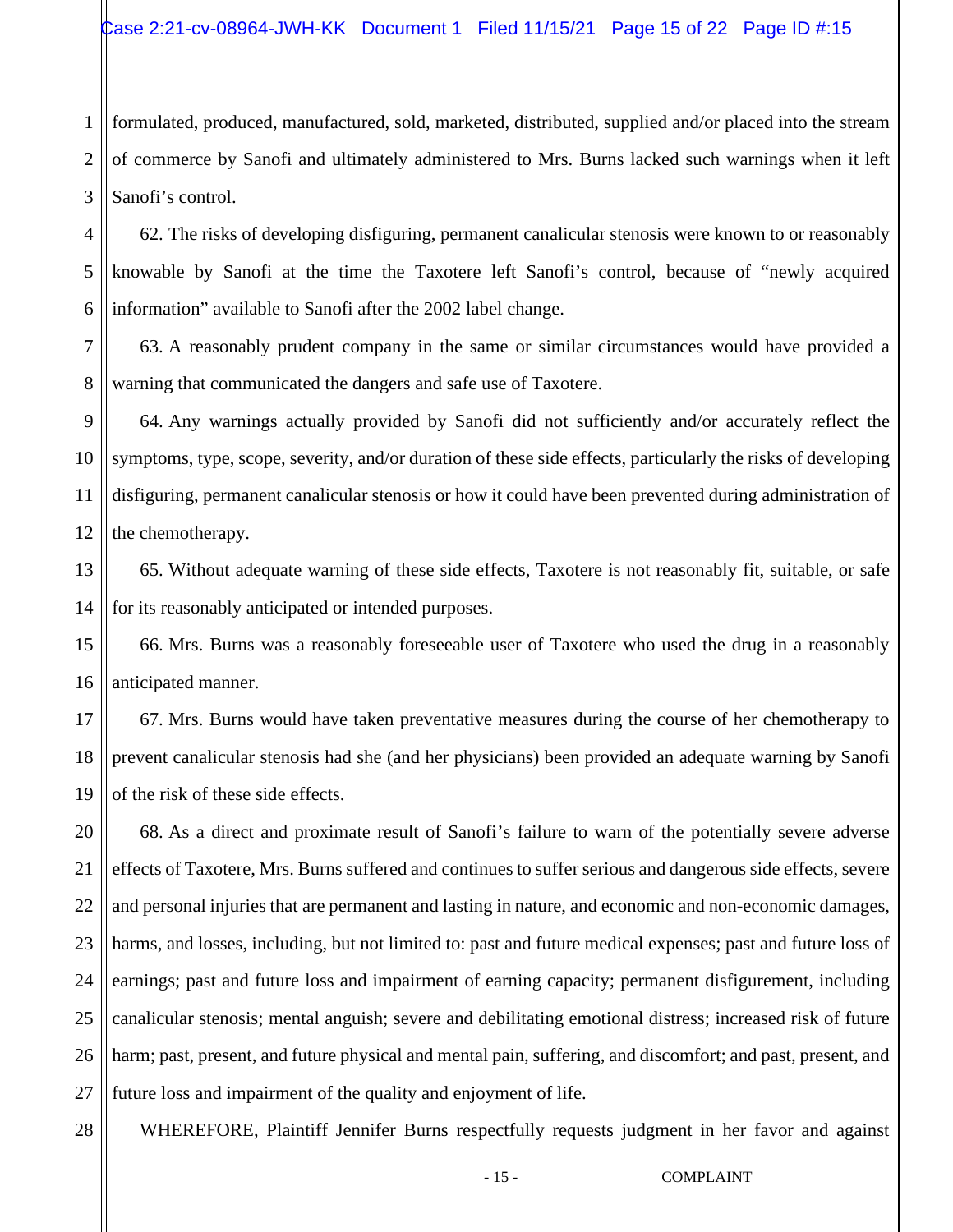1 2 Defendants in an amount that exceeds \$75,000, plus the costs of this suit and any other and further relief this Court deems just and proper.

### **COUNT II - NEGLIGENCE**

69. Mrs. Burns incorporates by reference the above paragraphs as if set forth herein.

70. Sanofi had a duty to exercise reasonable care in the design, research, formulation, manufacture, production, marketing, testing, supply, promotion, packaging, sale, and/or distribution of Taxotere, including a duty to assure that the product would not cause users to suffer unreasonable, disfiguring, and dangerous side effects.

9 10 11 12 13 71. Sanofi breached these duties when it put Taxotere into interstate commerce, unreasonably and without adequate and/or proper warning to Mrs. Burns and her healthcare providers, a product that Sanofi knew or should have known created a high risk of unreasonable, disfiguring, and dangerous side effects. 72. The negligence of Sanofi, its agents, servants, and/or employees, included but was not limited to, the following acts and/or omissions:

14

3

4

5

6

7

8

15

16

17

18

19

20

21

22

23

24

25

26

27

28

- (a) Manufacturing, producing, promoting, formulating, creating, and/or designing Taxotere without thoroughly, adequately, and/or sufficiently testing it — including pre-clinical and clinical testing and post-marketing surveillance — for safety and fitness for use and/or its dangers and risks;
- (b) Marketing Taxotere to Mrs. Burns, her healthcare providers, the public, and the medical and healthcare professions without adequately and correctly warning and/or disclosing the existence, severity, and duration of known or knowable side effects, including permanent canalicular stenosis;

(c) Marketing Taxotere to the public, and the medical and healthcare professions without providing adequate instructions regarding safety precautions to be observed by users, handlers, and persons who would reasonably and foreseeably come into contact with, and more particularly, use, Taxotere;

- (d) Advertising and recommending the use of Taxotere without sufficient knowledge of its safety profile;
- (e) Designing, manufacturing, producing, and/or assembling Taxotere in a manner that was dangerous to its users;

(f) Concealing information from Mrs. Burns, her healthcare providers, the public, other medical and healthcare professionals, and the FDA that Taxotere was unsafe, dangerous, and/or nonconforming with FDA regulations;

(g) Concealing from and/or misrepresenting information to Mrs. Burns, her healthcare providers,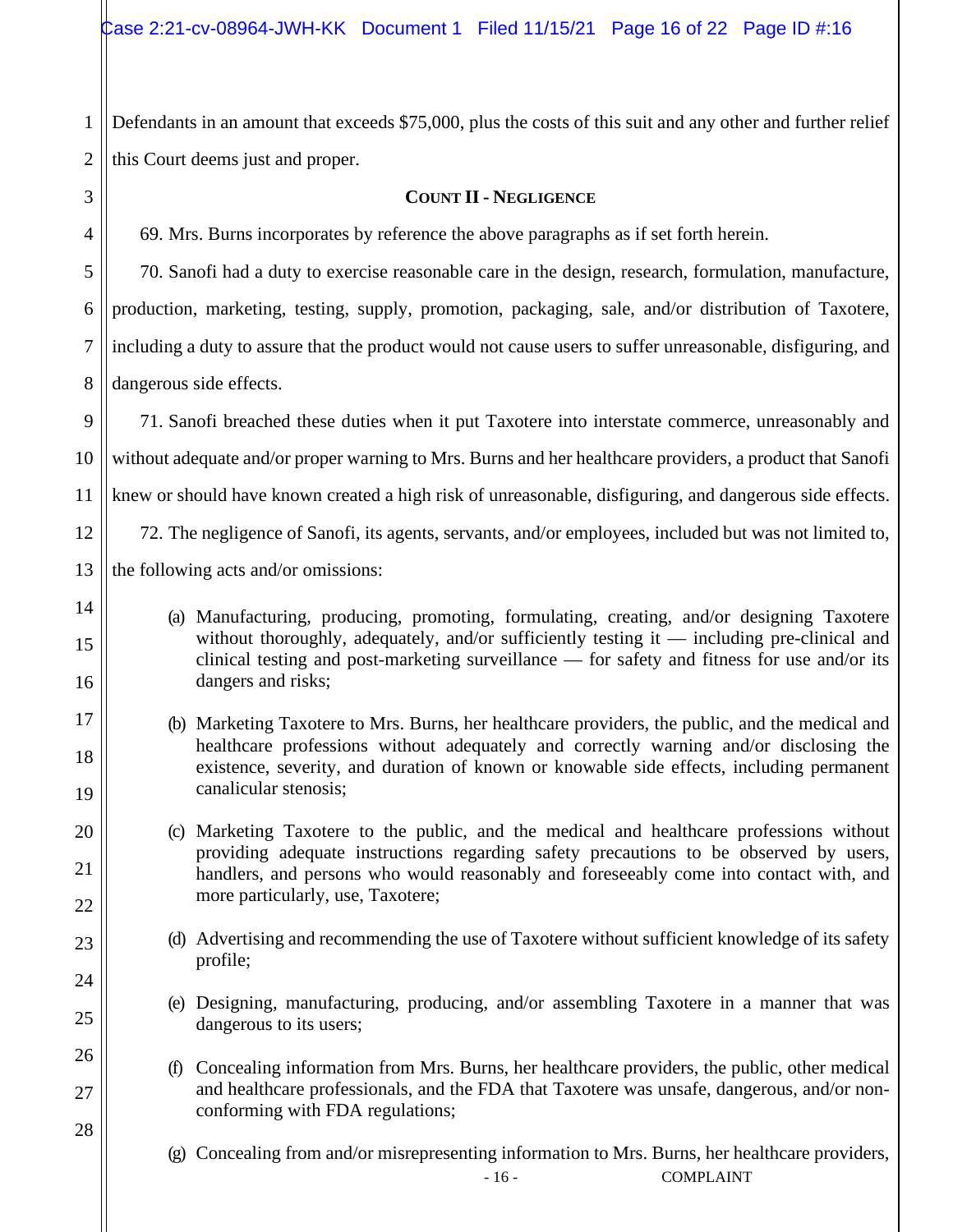other medical and healthcare professionals, and/or the FDA concerning the existence and severity of risks and dangers of Taxotere; and

### (h) Encouraging the sale of Taxotere, either directly or indirectly, orally or in writing, to Mrs. Burns and her healthcare providers without warning about the need for more comprehensive and regular medical monitoring than usual to ensure early discovery of potentially serious side effects such as punctal, canalicular and nasolacrimal duct stenosis.

5 6 7 73. Despite the fact that Sanofi knew or should have known that Taxotere caused unreasonably dangerous side effects, Sanofi continues to market, manufacture, distribute, and/or sell Taxotere to consumers.

74. Mrs. Burns and her healthcare providers were therefore forced to rely on safety information that did not accurately represent the risks and benefits associated with the use of Taxotere and measures that could have been taken to prevent severe and permanent disfigurement from the use of Taxotere.

75. Sanofi knew or should have known that consumers such as Mrs. Burns would use its product and would foreseeably suffer injury as a result of Sanofi's failure to exercise reasonable care, as set forth above.

14 15 16 17 18 19 20 76. Sanofi's negligence was a proximate cause of Mrs. Burns's injuries, harms, damages, and losses, in connection with the use of Taxotere, including but not limited to: past and future medical expenses; past and future loss of earnings; past and future loss and impairment of earning capacity; permanent disfigurement including permanent canalicular stenosis; mental anguish; severe and debilitating emotional distress; increased risk of future harm; past, present, and future physical and mental pain, suffering, and discomfort; and past, present, and future loss and impairment of the quality and enjoyment of life.

WHEREFORE, Jennifer Burns respectfully requests judgment in her favor and against Defendants in an amount that exceeds \$75,000, plus the costs of this suit and any other and further relief this Court deems just and proper.

24

25

21

22

23

1

2

3

4

8

9

10

11

12

13

### **COUNT III – NEGLIGENT MISREPRESENTATION**

77. Mrs. Burns incorporates by reference the above paragraphs as if set forth herein.

26 27 28 78. Sanofi had a duty to represent to Mrs. Burns, her healthcare providers, the healthcare community, and the public in general that Taxotere had been tested and found to be safe and effective for the treatment of various forms of cancer.

- 17 - COMPLAINT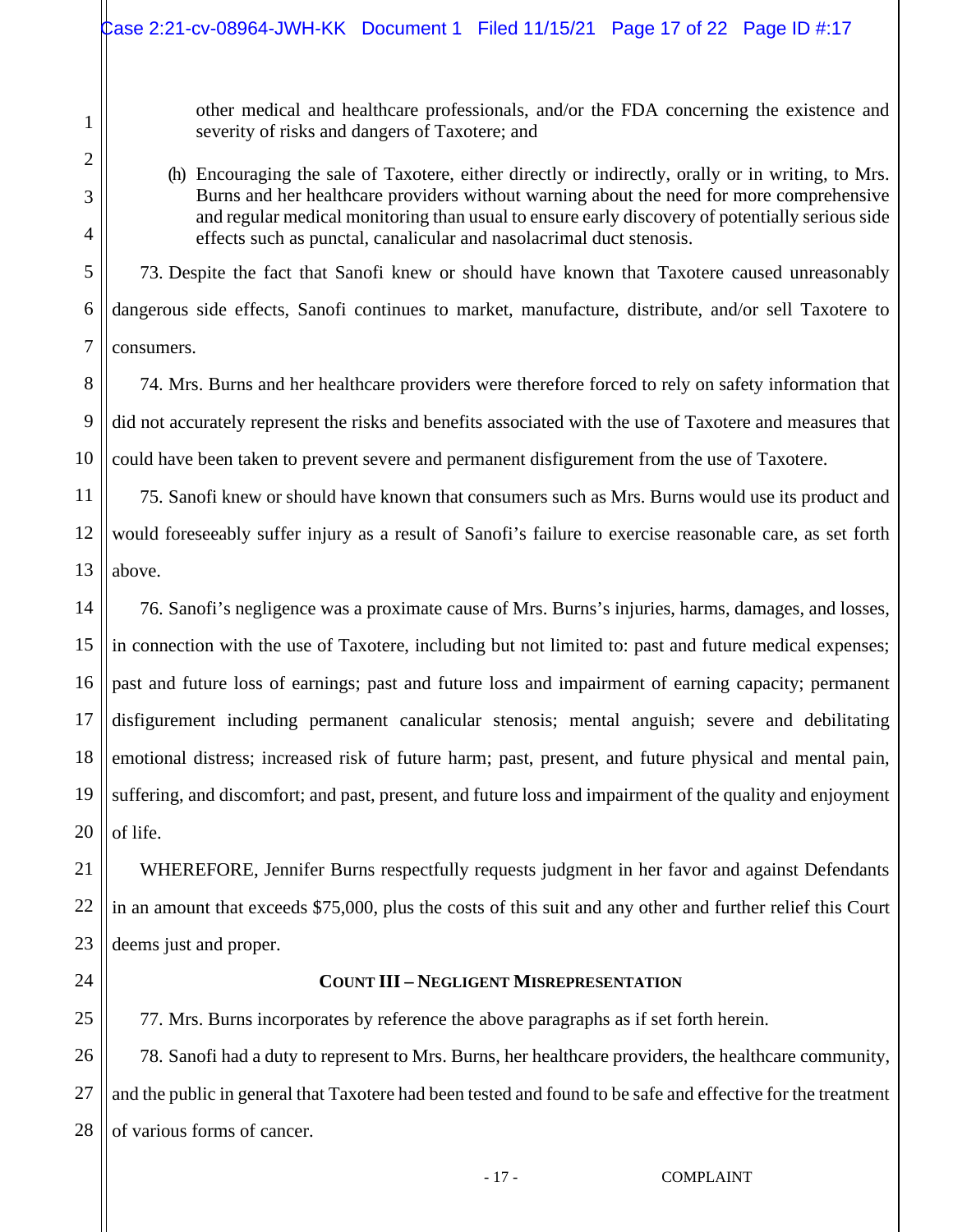1 2 3 79. When warning of safety and risks of Taxotere, Sanofi negligently represented to Mrs. Burns, her healthcare providers, the healthcare community, and the public in general that Taxotere had been tested and was found to be safe and/or effective for its indicated use.

4 5 80. Sanofi concealed its knowledge of Taxotere defects from Mrs. Burns, her healthcare providers, and the public in general and/or the healthcare community specifically.

6 7 8 9 81. Sanofi concealed this information with the intent of defrauding and deceiving Mrs. Burns, her healthcare providers, the public in general, and the healthcare community in particular, and were made with the intent of inducing Mrs. Burns, her healthcare providers, the public in general, and the healthcare community in particular, to recommend, dispense, and/or purchase Taxotere.

10 11 12 13 82. Sanofi failed to exercise ordinary and reasonable care in its representations of Taxotere in its sale, testing, quality assurance, quality control, and/or distribution into interstate commerce, and Sanofi negligently misrepresented Taxotere's high risks of unreasonable, dangerous side effects. These side effects were unreasonable because they could have been entirely prevented with adequate warning.

14 15 83. Sanofi breached its duty in misrepresenting Taxotere's serious side effects to Mrs. Burns, her healthcare providers, the healthcare community, the FDA, and the public in general.

16 17 18 84. Mrs. Burns and her healthcare providers reasonably relied on Sanofi to fulfill its obligations to disclose all facts within its knowledge regarding the serious side effects of Taxotere and the ability to prevent those side effects with appropriate precautionary measures.

19 20 21 22 23 24 25 26 85. As a direct and proximate result of the foregoing acts and omissions, Sanofi caused Mrs. Burns to suffer serious and dangerous side effects, severe and personal injuries that are permanent and lasting in nature, and economic and non-economic damages, harms, and losses, including, but not limited to: past and future medical expenses; past and future loss of earnings; past and future loss and impairment of earning capacity; permanent disfigurement, including permanent canalicular stenosis; mental anguish; severe and debilitating emotional distress; increased risk of future harm; past, present, and future physical and mental pain, suffering, and discomfort; and past, present, and future loss and impairment of the quality and enjoyment of life.

27 28 WHEREFORE, Jennifer Burns respectfully requests that judgment in her favor and against Defendants in an amount that exceeds \$75,000, plus the costs of this suit and any other and further relief

- 18 - COMPLAINT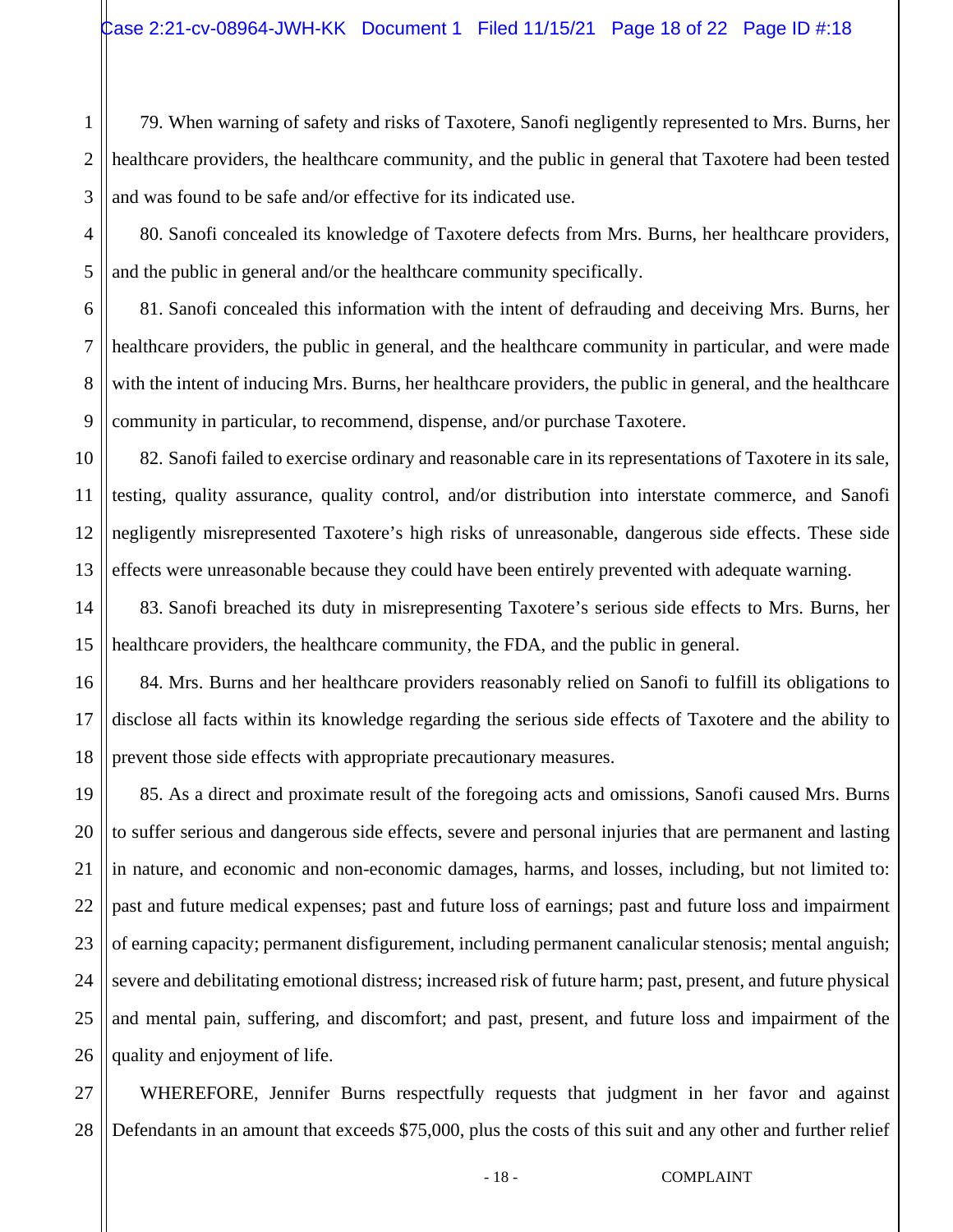this Court deems just and proper.

### **COUNT IV – FRAUDULENT MISREPRESENTATION**

86. Mrs. Burns incorporates by reference the above paragraphs as if set forth herein.

87. In its labeling information, Sanofi communicated to Mrs. Burns, her healthcare providers, the healthcare community, and the public in general that "excessive tearing which may be attributable to lacrimal duct obstruction has been reported" and that excessive tearing is a common side effect. These statements misrepresented the true risk of harm to patients, in that they failed to fully inform oncologists and patients of (1) the rapid onset at which stenosis can occur, (2) the potentially **permanent** nature of the injury, (3) the need to immediately refer patients to a lacrimal specialist and (4) that the condition is highly preventable with timely intervention during chemotherapy.

88. Despite having knowledge of this side effect, Sanofi fraudulently omitted from this vague warning of "lacrimal duct obstruction" and/or "excessive tearing" that Taxotere could and did cause **permanent** damage to the lacrimal system, including canalicular stenosis.

- 89. These representations were material and false.
- 90. Sanofi made these representations and omissions:
	- (a) with knowledge or belief of their falsity, and/or in the case of omissions, with knowledge or belief of falsity of the resulting statements;
	- (b) positively and recklessly without knowledge of their truth or falsity;
	- (c) with knowledge that they were made without any basis; and/or
	- (d) without confidence in the accuracy of the representations or statements resulting from the omissions.

91. Sanofi made these false representations with the intention or expectation that Mrs. Burns, her healthcare providers, the public in general, and the healthcare community in particular, would recommend, dispense, and/or purchase Taxotere, all of which evidenced a callous, reckless, willful, wanton, and depraved indifference to the health, safety, and welfare of Mrs. Burns.

92. At the time Sanofi made the aforesaid representations, and, at the time Mrs. Burns used Taxotere, Mrs. Burns and Mrs. Burns's healthcare providers were unaware of the falsity of Sanofi's representations, statements and/or implications and justifiably and reasonably relied on Sanofi's representations,

1

2

- 19 - COMPLAINT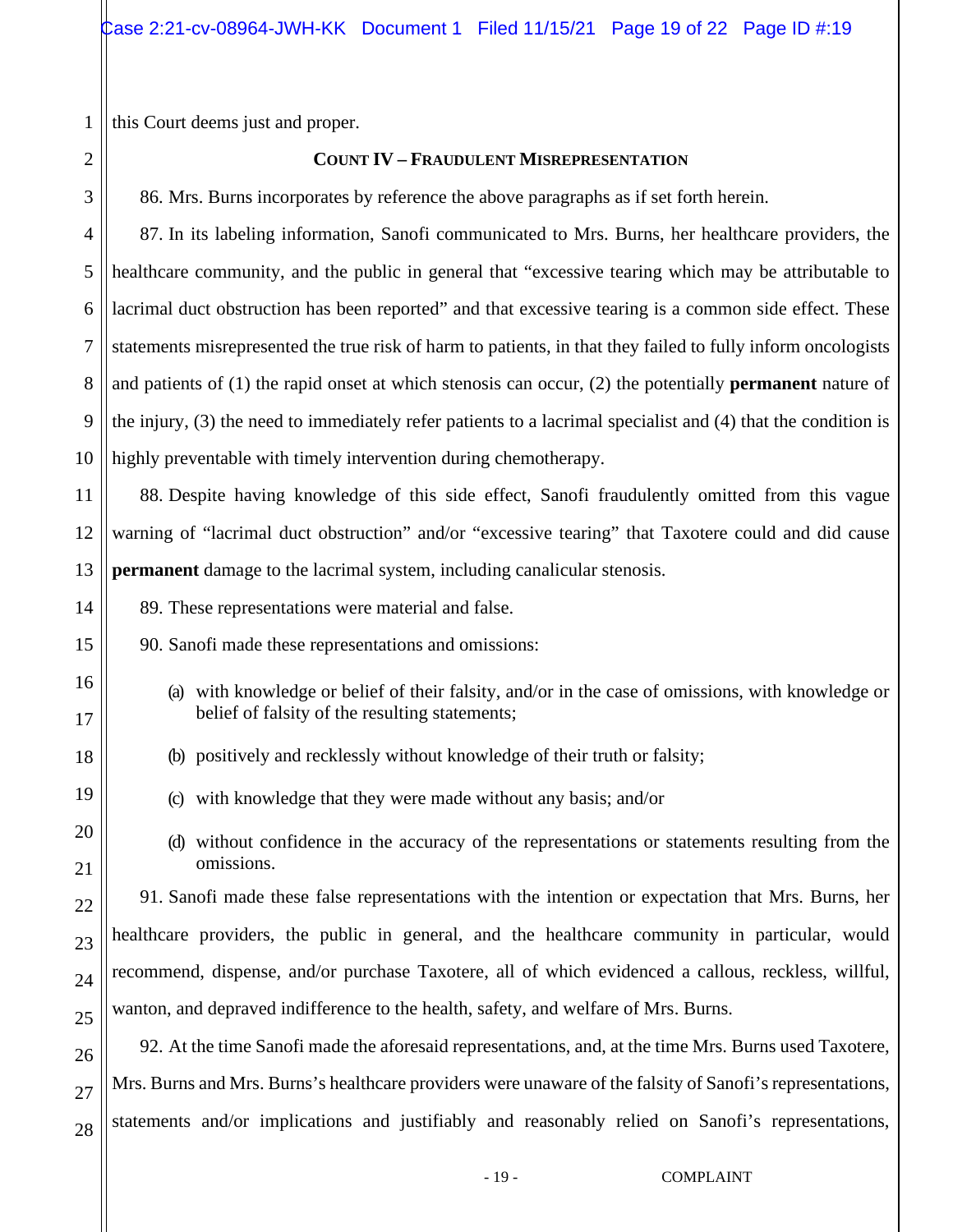1 statements, and implications, believing them to be true.

2 3 4 5 6 7 8 9 93. In reliance on Sanofi's representations, Mrs. Burns and her healthcare providers were induced to and did use and prescribe Taxotere, which caused Mrs. Burns to suffer serious and dangerous side effects, severe and personal injuries that are permanent and lasting in nature, and economic and non-economic damages, harms, and losses, including, but not limited to: past and future medical expenses; past and future loss of earnings; past and future loss and impairment of earning capacity; permanent disfigurement, including permanent canalicular stenosis; mental anguish; severe and debilitating emotional distress; increased risk of future harm; past, present, and future physical and mental pain, suffering, and discomfort; and past, present, and future loss and impairment of the quality and enjoyment of life.

WHEREFORE, Jennifer Burns respectfully requests judgment in her favor and against Defendants in an amount that exceeds \$75,000, plus the costs of this suit and any other and further relief this Court deems just and proper.

13

14

21

10

11

12

### **COUNT V – FRAUDULENT CONCEALMENT**

94. Mrs. Burns incorporates by reference the above paragraphs as if set forth herein.

15 16 17 18 19 20 22 23 95. At all times during the course of dealing between Sanofi and Mrs. Burns and her healthcare providers, Sanofi misrepresented the design characteristic and safety of Taxotere for their intended use. 96. Sanofi knew or was reckless in not knowing that its representations were false due to Sanofi's access to ongoing studies and reports that disclosed serious, but preventable damage to the lacrimal system caused by Taxotere. In representations made to Mrs. Burns and her healthcare providers, Sanofi fraudulently concealed and intentionally omitted the following material information: (1) the rapid onset at which stenosis can occur, (2) the potentially permanent nature of the injury, (3) the need to immediately refer patients to a lacrimal specialist and (4) that the condition is highly preventable with timely intervention during chemotherapy.

24 25 26 97. Sanofi had a duty to disclose to Mrs. Burns and her healthcare providers the defective nature of Taxotere, including, but not limited to, the heightened risks of disfiguring, permanent canalicular stenosis.

27 28 98. Sanofi had a duty to disclose to Mrs. Burns and her healthcare providers that the disfiguring, permanent canalicular stenosis caused by the use of Taxotere could have been prevented by early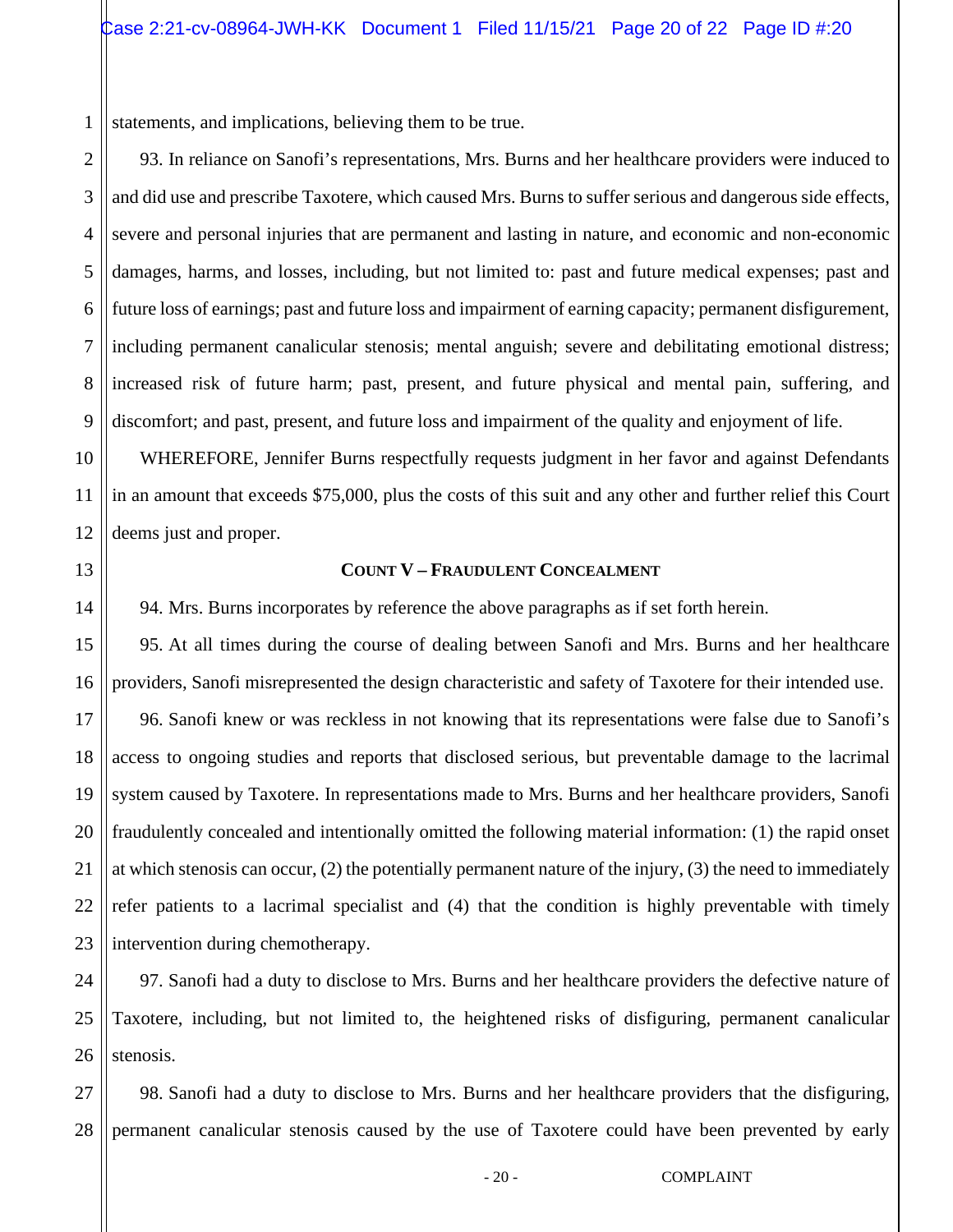1 identification and treatment of epiphora during chemotherapy.

99. Sanofi had sole access to material facts concerning the defective nature of Taxotere and its propensity to cause serious and dangerous side effects, and therefore cause damage to persons who used the drugs at issue, including Mrs. Burns.

5 6 7 8 100. Sanofi's concealment and omissions of material fact concerning the safety of Taxotere were made purposefully, willfully, wantonly, and/or recklessly to mislead Mrs. Burns and her healthcare providers into reliance on the continued use of the drugs and to cause them to purchase, prescribe, and/or dispense Taxotere and/or use it.

9 10 11 101. Sanofi knew that Mrs. Burns and her healthcare providers had no way to determine the truth behind its concealment and omissions, including the material omissions of fact surrounding Taxotere set forth herein.

12 13 14 102. Mrs. Burns and her healthcare providers reasonably relied on information disclosed by Sanofi that negligently, fraudulently, and/or purposefully did not include facts that were concealed and/or omitted by Sanofi.

15 16 17 18 19 20 21 22 103. As a result of the foregoing acts and omissions, Sanofi caused Mrs. Burns to suffer serious and dangerous side effects, severe and personal injuries that are permanent and lasting in nature, and economic and non-economic damages, harms, and losses, including, but not limited to: past and future medical expenses; past and future loss of earnings; past and future loss and impairment of earning capacity; permanent disfigurement, including permanent canalicular stenosis; mental anguish; severe and debilitating emotional distress; increased risk of future harm; past, present, and future physical and mental pain, suffering, and discomfort; and past, present, and future loss and impairment of the quality and enjoyment of life.

23 24 25 WHEREFORE, Jennifer Burns respectfully requests judgment in her favor and against Defendants in an amount that exceeds \$75,000, plus the costs of this suit and any other and further relief this Court deems just and proper.

26 //

2

3

- 27 //
- 28 //